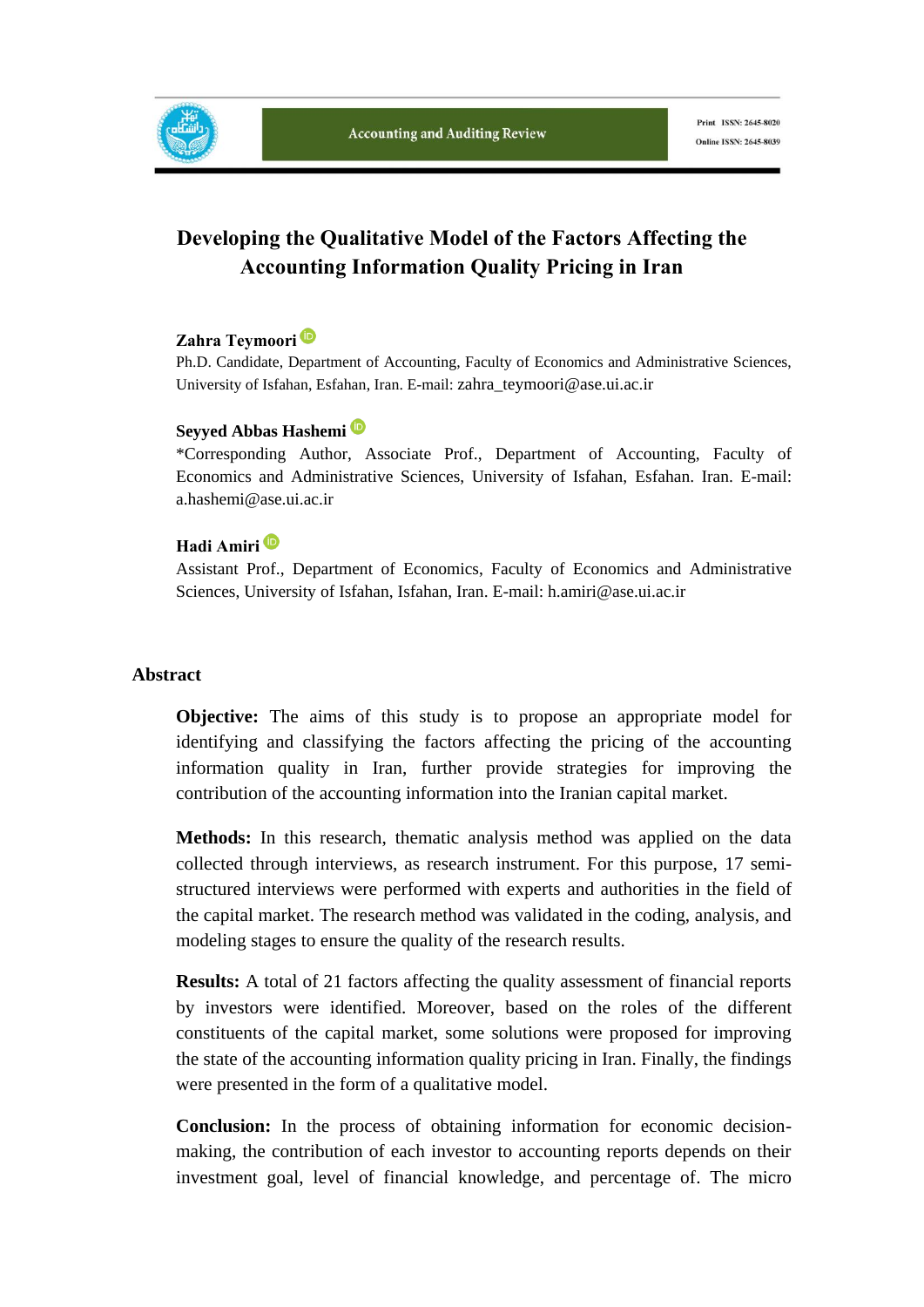investors who consider long-term horizons for purchasing the stocks based on a relatively good deal of financial knowledge are expected to price the quality of accounting information under the effect of various factors. Mainly four groups of factors were found to affect the pricing of accounting information quality, including the capital market conditions, political and economic circumstances of the country, special characteristics of the entity, and behavioral attitudes of the investors. As the main elements of the capital market, the legislators, financial reporting practitioners, and investors can take steps, as proposed in the form of solutions in this research, toward improving the state of pricing the accounting information quality in Iran

**Keywords:** Pricing the Quality of Accounting Information, Accounting Information Quality, Thematic Analysis, Economic conditions, Behavioral Biases of **Investors** 

**Citation:** Teymoori, Zahra, Hashemi, Seyyed Abbas and Amiri, Hadi (2021). Developing the Qualitative Model of the Factors Affecting the Accounting Information Quality Pricing in Iran. *Accounting and Auditing Review*, 28(3), 435-459. https://doi.org/10.22059/ACCTGREV.2020.303615.1008380 (*in Persian*)

------------------------------------------------------------ Accounting and Auditing Review, 2021, Vol. 28, No.3, pp. 435-459 DOI: 10.22059/ACCTGREV.2020.303615.1008380 Received: June 14, 2020; Accepted: November 17, 2020 Article Type: Research-based

© Faculty of Management, University of Tehran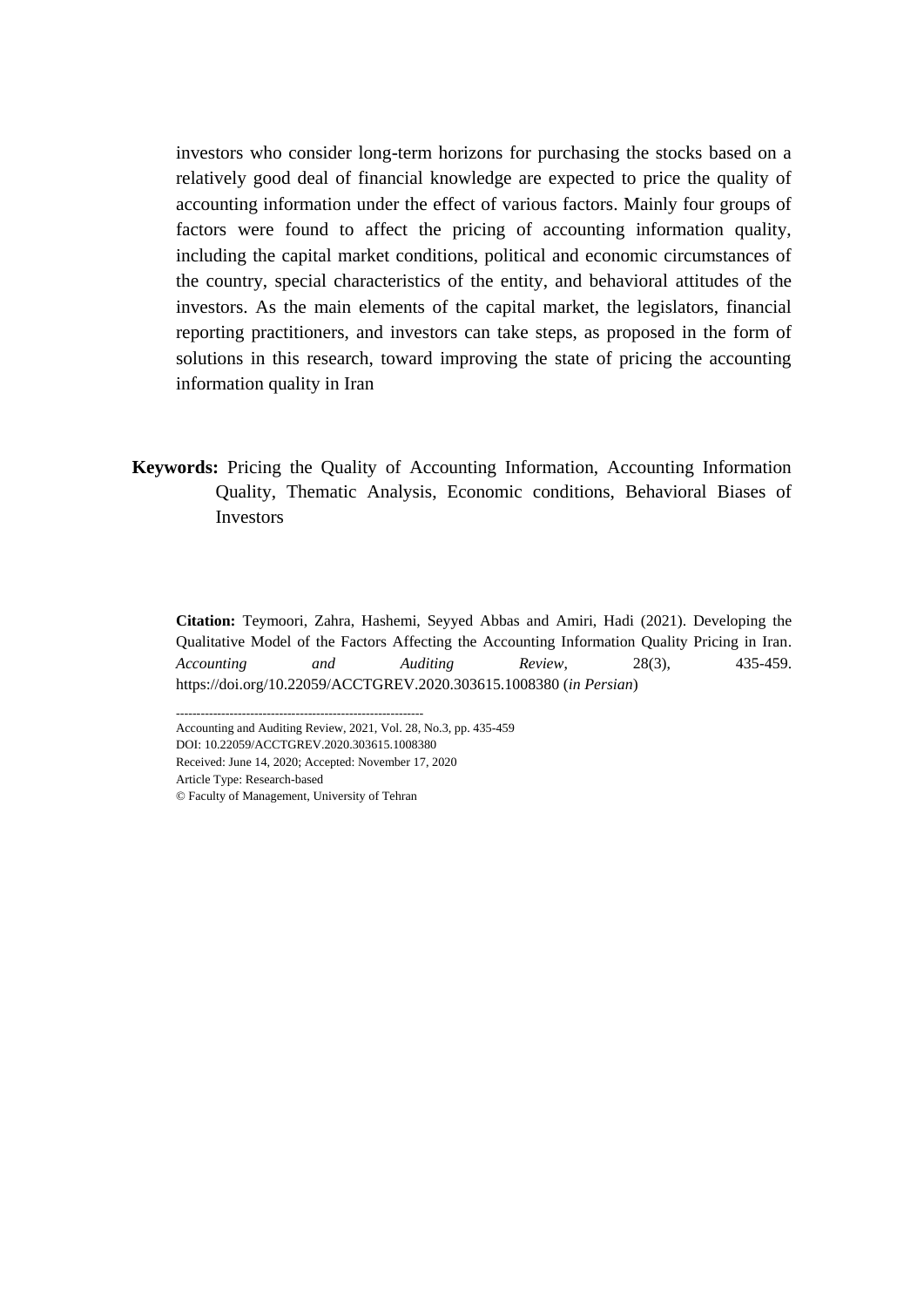

# **تدوين مدل كيفي عوامل اثرگذار بر قيمتگذاري كيفيت اطلاعات حسابداري در ايران**

#### **زهرا تيموري**

دانشـــجوي دكتـــري، گـــروه حســـابداري، دانشـــكده علـــوم اداري و اقتصـــاد، دانشـــگاه اصـــفهان، اصـــفهان، ايـــران. رايانامـــه: zahra\_teymoori@ase.ui.ac.ir

#### **سيد عباس هاشمي**

\* نويسـنده مسـئول، دانشـيار، گـروه حسـابداري، دانشـكده علـوم اداري و اقتصـاد، دانشـگاه اصـفهان، اصـفهان، ايـران. رايانامـه: a.hashemi@ase.ui.ac.ir

#### **هادي اميري**

استاديار، گروه اقتصاد، دانشكده علوم اداري و اقتصاد، دانشگاه اصفهان، اصفهان، ايران. رايانامه: h.amiri@ase.ui.ac.ir

### **چكيده**

**هدف:** هدف پژوهش پيشرو، ارائه مدلي مناسب براي شناسايي و دستهبندي عوامل تأثيرگـذار بـر قيمـتگـذاري كيفيـت اطلاعـات حسابداري در ايران و بيان راهكارهايي براي بهبود نقش اطلاعات حسابداري در بازار سرمايه است.

**روش:** در اين پـژوهش از روش تحليـل مضـموني و ابـزار مصـاحبه اسـتفاده شـده اسـت و بـه همـين منظـور تعـداد 17 مصـاحبه نيمهساختاريافته با متخصصان و صاحبنظران در حوزه بازار سرمايه انجام شده است. بهمنظـور اطمينـان از كيفيـت پـژوهش، فراينـد اعتبارسنجي نيز در مراحل كدگذاري، تحليل و تدوين مدل، صورت گرفت.

**يافتهها:** پس از شناسايي 21 عامل اثرگذار بر ارزيابي كيفيت گزارشهاي مالي از طريق مصاحبه با سرمايهگذاران، بـا توجـه بـه ايـن عوامل، راهكارهايي براي بهبود وضعيت قيمتگذاري كيفيت اطلاعات حسابداري در ايران، بر مبناي نقش هر يك از عناصر فعـال در بازار سرمايه، مطرح شد. در نهايت يافتههاي پژوهش در قالب مدل كيفي ترسيم و ارائه شد.

**نتيجهگيري:** سهمي كه هر سرمايهگذار در فرايند كسب اطلاعات براي تصميمگيريهـاي اقتصـادي بـه گـزارشهـاي حسـابداري ميدهد، به هدف سرمايهگذاري، سطح دانش مالي و درصد مالكيت وي بستگي دارد. انتظار ميرود سرمايهگـذاران خُـردي كـه بـراي خريد سهام، از افق بلندمدت و دانش مالي كافي برخوردارند، كيفيت اطلاعات حسابداري را تحت تأثير عوامل گوناگوني قيمـتگـذاري كنند. چهار گروه شرايط بازار سرمايه، وضعيت سياسي و اقتصادي كشـور، ويژگـيهـاي خـاص واحـد تجـاري و سـويههـاي رفتـاري سرمايهگذاران را ميتوان منشـأ عوامـل تأثيرگـذار بـر قيمـتگـذاري كيفيـت اطلاعـات حسـابداري در نظـر گرفـت. قـانونگـذاران، دستاندركاران تهيه گزارشهاي مالي و سرمايهگذاران، بهعنوان عناصر اصلي بازار سرمايه، ميتوانند بهكمك راهكارهاي مختلفي كـه در اين پژوهش ارائه شده است، در راستاي بهبود وضعيت قيمتگذاري كيفيت اطلاعات حسابداري در ايران گام بردارند.

**كليدواژهها:** قيمتگذاري اطلاعات حسابداري، كيفيت اطلاعات حسابداري، تحليل مضموني، وضعيت اقتصادي، سويههاي رفتاري سرمايهگذاران **استناد:** تيموري، زهرا؛ هاشمي، سيدعباس و اميري، هادي (1400). تدوين مـدل كيفـي عوامـل اثرگـذار بـر قيمـتگـذاري كيفيـت

> ------------------------------------------------------------------------------------- بررسي هاي حسابداري و حسابرسي، ١۴٠٠، دوره ٢٨، شماره ٣، صص. ٣٣۵- ۴۵٩ DOI: 10.22059/ACCTGREV.2020.303615.1008380 دريافت: ،1399/03/25 پذيرش: 1399/08/27 نوع مقاله: علمي پژوهشي

اطلاعات حسابداري در ايران. بررسيهاي حسابداري <sup>و</sup> حسابرسي، 28(3)، -435 .459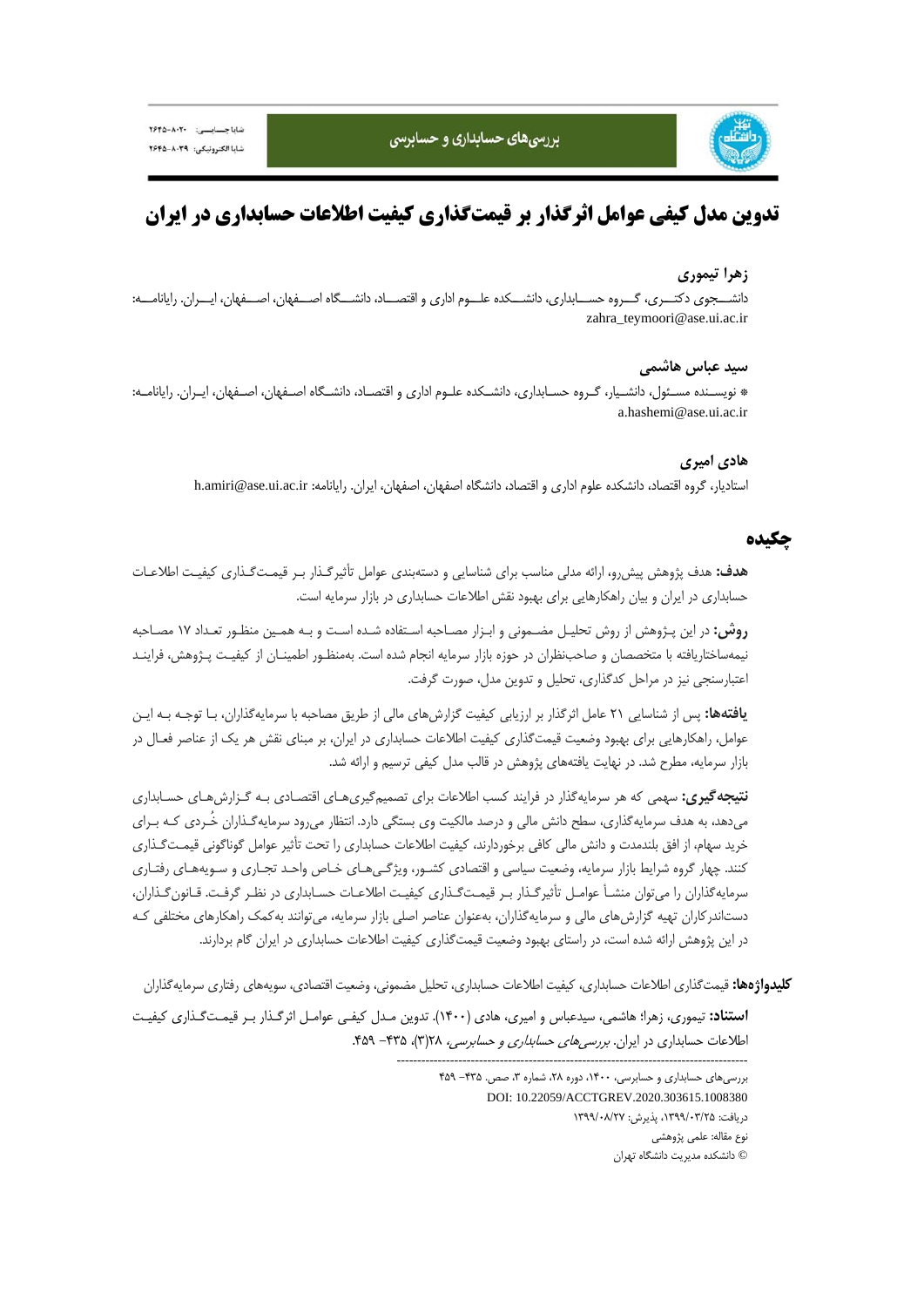#### **مقدمه**

نقش كيفيت اطلاعات حسابداري در بازارهاي سرمايه و چگونگي قيمتگذاري كيفيت اطلاعات حسابداري، همواره بـراي فعالان بازار سرمايه و پژوهشگران اين حوزه، اهميت شايان توجهي داشته است. قيمتگذاري كيفيت اطلاعات حسابداري در صورت بروز واكنش سرمايهگذاران به سطح كيفي اطلاعات حسابداري، معنا مييابد. پژوهشهاي بسياري بر اين بـاور تأكيد كردهاند كه بهبود كيفيت گزارشگري مالي، كاهش ريسك اطلاعات، افزايش اعتماد سرمايهگذاران، ارتقاي عملكـرد و نقدینگی بازارهای مالی و در نهایت کاهش بازده موردانتظار را سبب میشود (از جمله بـارث، لـی و مـک کلـر ٰ، ۲۰۱۹؛ ابراهيمي، مهراني و نظري، 1399 و رشيدي باغي، 1398). هرچند بر اساس ديدگاه تئوري مالي سنتي، انتظار ميرود كـه سرمايهگذاران با استفاده از تنوعبخشي، ريسك مربوط به كيفيت اطلاعات حسابداري را بهطور كامل رفع كنند و تأثير آن را در تصميمهاي ارزشيابي خود لحاظ نكنند؛ اما گذشت زمان و انجام پژوهشهاي متعدد در اين زمينه، مشخص كرد كه عوامل بسياري از جمله سطوح متفاوت توانايي سرمايهگذاران در تشكيل پرتفوي متنوع، مانعِ حذف كامل ريسك مربـوط به کیفیت اطلاعات حسابداری توسط سرمایهگذاران میشود (ایزلی و اوهارا<sup>۲</sup>، ۲۰۰۴). بـه عبـارت دیگـر سـرمایهگـذاران كيفيت اطلاعات حسابداري را بهعنوان يكي از مهمترين معيارهاي ريسك اطلاعات قيمتگذاري ميكنند. از همين روي، رابطة معكوس بين كيفيت اطلاعات حسابداري و بازده مورد انتظار، بهعنوان بازتـابي از قيمـتگـذاري كيفيـت اطلاعـات حسابداري در بازار سرمايه، در كانون توجه پژوهشگران قرار گرفته است. اگرچه پژوهشهاي انجام شـده در ايـن زمينـه، تاكنون به نتايج جامعي دست نيافتهاند. براي نمونه فرانسيس، لافاند، اولسون و شيفر ` (٢٠٠۵) و ايزلـي و اوهـارا (٢٠٠۴) رابطهای مثبت و کور<sup>۴</sup> (۲۰۰۸) رابطهای منفی بین کیفیت اطلاعات حسابداری با بازده موردانتظار را نشان دادند. کـوهن<sup>۵</sup> (٢٠٠٨) و كاسكي ´ (٢٠١۵) نيز به اين نتيجه رسيدند كه كيفيت اطلاعات حسابداري بر بازده موردانتظار آتي هـيچ گونـه تأثيري ندارد. نتايج كلي پژوهشهاي انجام شده در ايران نيـز، بيـانگر رابطـة معكـوس بـين كيفيـت اطلاعـات و بـازده موردانتظار است؛ اما دقت در جزئيات يافتهها نشانميدهد كه اين رابطه در برخي موارد تأييد نشـده اسـت (پورحيـدري و باقري، 1391 و رساييان و حسيني، 1387).

عدم تأييد رابطة مدنظر بين كيفيت اطلاعات حسابداري و بازده موردانتظار در تعدادي از پژوهشهاي مربـوط، ايـن احتمال را شكل داد كه عوامل با اهميت ديگري بـر ايـن رابطـه تـأثيرگذارنـد. شناسـايي عوامـل تأثيرگـذار بـر واكـنش سرمايهگذاران به كيفيت اطلاعات حسابداري، گام مهمي در جهت بهبود جايگاه اطلاعـات حسـابداري در مـدل تصـميم سرمايهگذاران است. در همين راستا، هدف اصلي پژوهش پيش رو، شناسايي و دستهبندي عوامـل تـأثيرگـذار بـر فراينـد قيمتگذاري كيفيت اطلاعات حسابداري است. در دستهبندي كلي، عوامل اثرگذار بـر فراينـد ارزيـابي كيفيـت اطلاعـات حسابداري توسط سرمايهگذاران را ميتوان ناشي از شرايط بازار سرمايه، وضعيت سياسي و اقتصادي كشور، ويژگـيهـاي واحد تجاري و سويههاي رفتاري سرمايهگذاران دانست. در تعيين اين دستهبندي، مباني نظري و دستهبنديهاي مشابهي

ــــــــــــــــــــــــــــــــــــــــــــــــــــــــــــــــــــــــــــــــــــــــــــــــــــــــــــــــــــــــــــــــــــ

2. Easley and O'Hara

- 4. Core
- 5 . Cohen
- 6. Caskey

<sup>1.</sup> Barth, Li & McClure

<sup>3.</sup> Francis, LaFond, Olsson & Schipper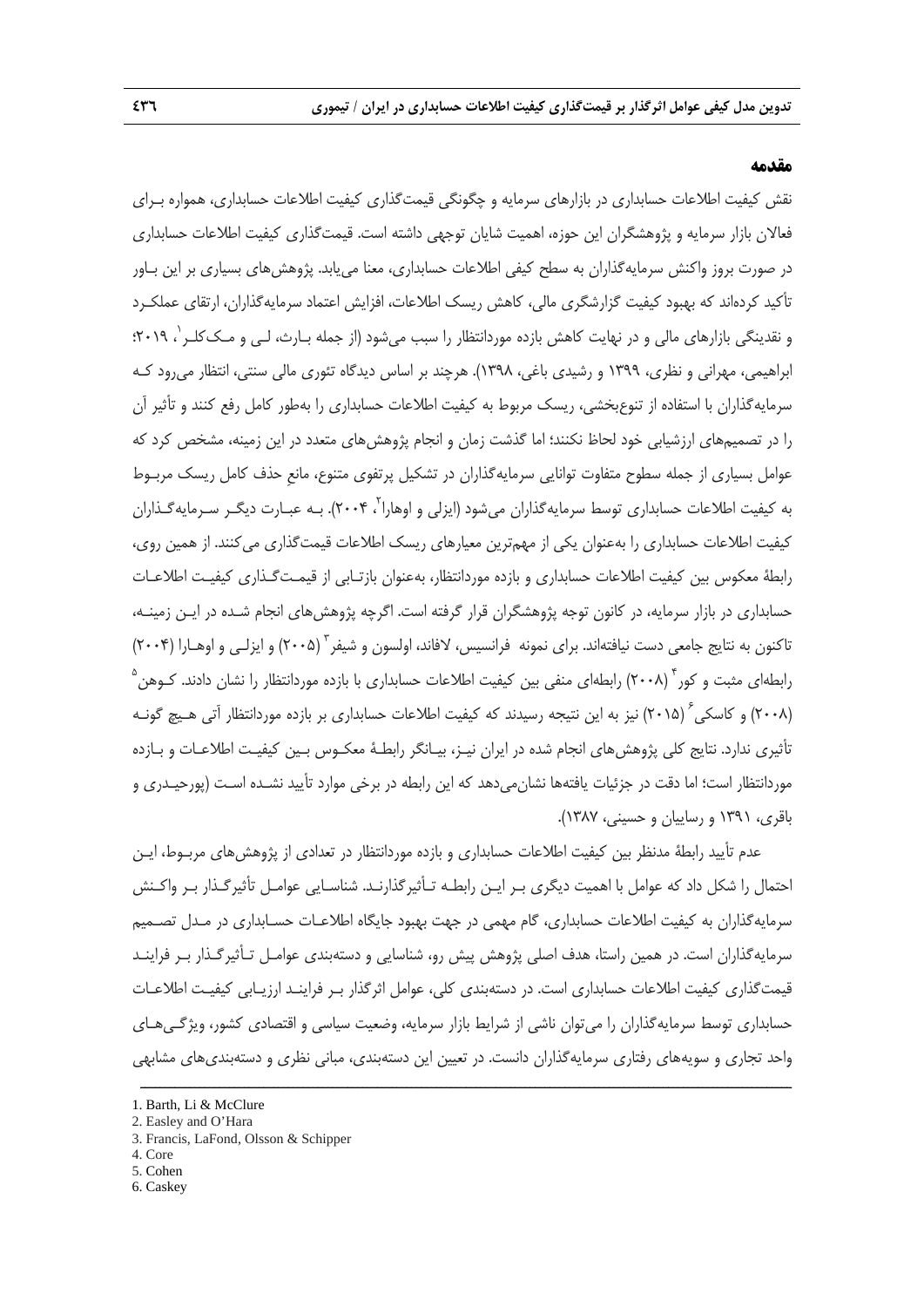كه در برخي پژوهشهاي مرتبط مطرح شده (از جمله وليزاده و بهبهانينيا، 1397 و اميرآزاد، برادران حسنزاده، محمدي و تقيزاده، 1397) لحاظ شده است. با توجه به اينكه جهت و ميزان اثرگذاري اغلب عوامل موجـود در ايـن دسـتهبنـدي، تحت تأثير قلمرو مكاني مورد مطالعه قرار ميگيرند، ضرورت بررسي روند قيمتگذاري كيفيـت اطلاعـات حسـابداري در ايران و شناسايي كلية عوامل مؤثر بر آن، بر اساس پيشنهاد صاحبنظران فعال در اين حوزه كه با وضعيت داخلي كشور و بازار سهام ايران آشنايي دارند، بهخوبي احساس ميشود. از سوي ديگر، تاكنون پژوهش كيفي بـا هـدف بررسـي عوامـل مؤثر بر واكنش سرمايهگذاران به كيفيت اطلاعات حسابداري، مبتني بر نظر متخصصان انجام نشده است.

بررسي عوامل چندجانبه و مؤثر بر واكنش سرمايهگذاران به كيفيت اطلاعات حسابداري بـر مبنـاي نظـر خبرگـان، دستهبندي اين عوامل با هدف لحاظكردن تمام شـرايط تأثيرگـذار و ارائـة راهكارهـايي بـراي بهبـود جايگـاه اطلاعـات حسابداري و كيفيت آن در مدل تصميم سرمايهگذارن، بهتفكيك نقش هـر يـك از گـروههـاي مشـاركتكننـده در بـازار سرمايه، از نوآوريهاي اين پژوهش بهشمار ميآيد. به اين ترتيب، سؤال اصلي پژوهش حاضر اين است كه چه عواملي بر قيمتگذاري كيفيت اطلاعات حسابداري در ايران تأثيرگذارند؟ بهبود وضعيت قيمتگذاري كيفيت اطلاعـات حسـابداري، بهمعناي استفادة بيشتر از محتواي اطلاعاتي گزارشهاي مالي توسط سرمايهگذاران در تصميمگيريهاي اقتصادي اسـت. بنابراين، تقويت جايگاه اطلاعات حسابداري، بهعنوان منبع اطلاعاتي ارزشمند در بازار سرمايه، براي حسابداران، مديران و حسابرسان بهعنوان افرادي كه در تهيه و اعتباربخشي اطلاعات حسابداري نقش دارند، از اهميت ويژهاي برخوردار اسـت. از همين روي، سؤال دوم پژوهش به اين موضوع مي پردازد كه بهمنظور بهبود وضعيت قيمتگـذاري كيفيـت اطلاعـات حسابداري در ايران، چه راهكارهايي ميتوان پيشنهاد داد؟

# **مباني نظري**

كيفيت گزارشگري مالي، بهمعناي توان صورتهاي مالي در انتقال اطلاعات مربوط به عمليات شركت و بـهطـور خـاص، پيش بيني جريان هاي نقدي موردانتظار آن به سرمايه گذاران است (بيدل، هيلاري و وردي بي ٢٠٠٩). به بيان ديگـر ميـزان مفيد بودن صورتهاي مالي براي سرمايهگذاران، بستانكاران، مديران و ساير افراد مرتبط با شركت را مـيتـوان ناشـي از كيفيت اطلاعات ارائه شده دانست. گزارشگري مالي با كيفيت بالا، اتخاذ تصميمهاي آگاهانهتر توسط سـرمايهگـذاران را تسهيل و در هدايت اين سرمايهها بهسمت تخصيص بهينة منابع كمك مي كند.

در رابطه با اطلاعات مالي و نقش كيفيت اطلاعات بر تصميمهاي سرمايهگذاري و بازده موردانتظار سرمايهگـذاران، دو ديدگاه متفاوت مطرح است. تئوري سنتي قيمتگذاري دارايي سرمايهاي بر اين اعتقـاد اسـت كـه ريسـك اطلاعـات، ريسك تنوعپذير است و بر بازده موردانتظار دارايي تأثير نميگـذارد. در حـالي كـه مطـابق ديـدگاه نئوكلاسـيك، دلايـل بسياري وجود دارد كه مانع از حذف كامل ريسك اطلاعات از طريق تنوعبخشي ميشود. از جمله اين دلايل ميتوان بـه اطلاعات ناكامل و ريسك برآورد اشاره كرد. به بيان ديگر، بر اسـاس ايـن ديـدگاه، سـرمايهگـذاران در بـازار، از سـاختار پرداختهاي شركت در آينده اطلاعات كاملي ندارند و همين موضوع حتي در وضعيت كـارايي بـازار سـرمايه، آنهـا را بـا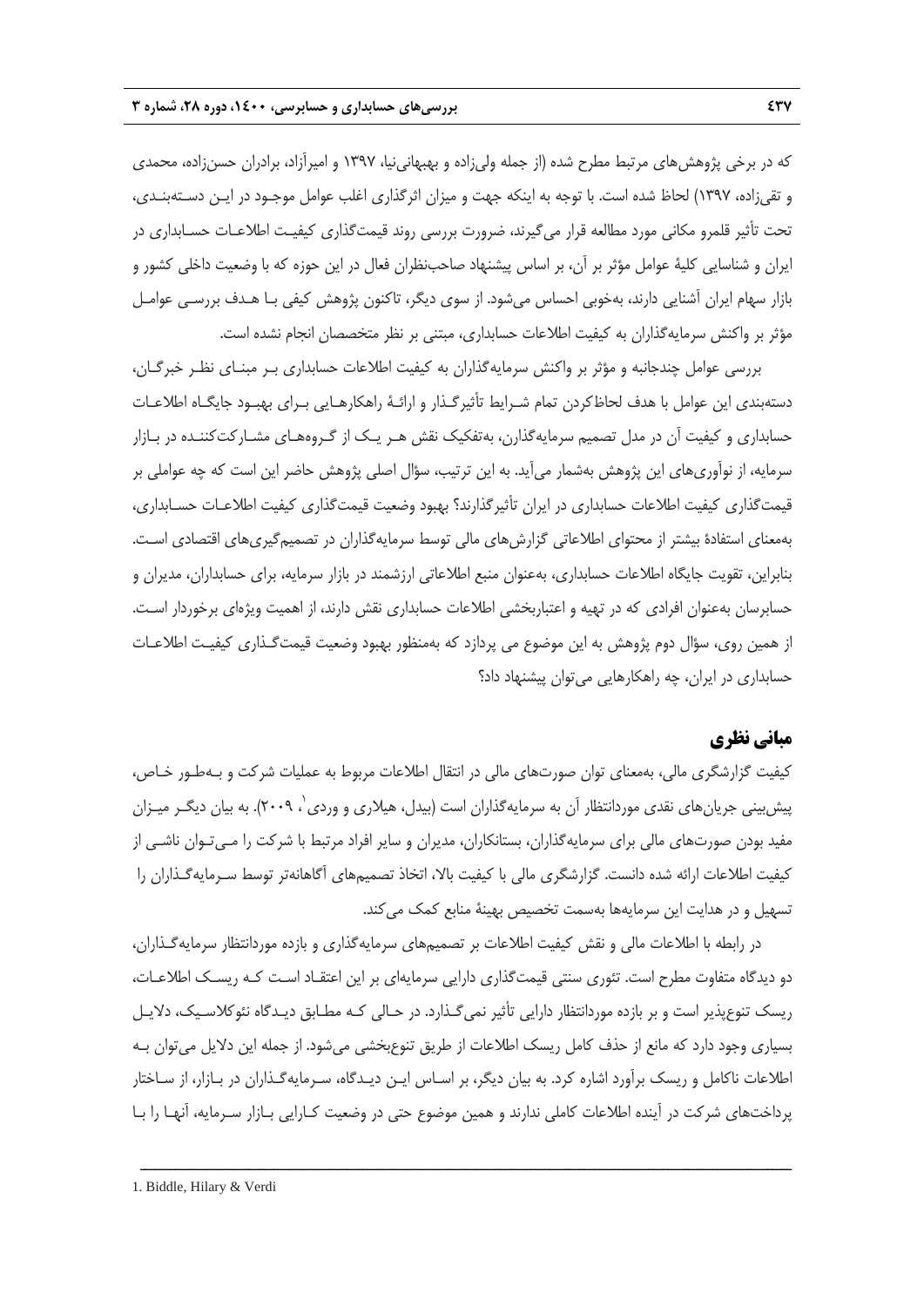ريسكي به نام ريسك اطلاعات مواجه ميكند و به همين دليل، در برابر آن صرف ريسك ميطلبنـد. سـرمايهگـذاران در واكنش به اطلاعاتي كه كيفيت پاييني دارند و تصوير روشني از آينده را به آنها منعكس نمـيكنـد، انتظـار پـاداش دارنـد (وسترهولم`، ۲۰۱۱). در مقابل، سرمايهگذاران بهبود كيفيت اطلاعات را نيز در ارزيابي خود لحـاظ مـيكننـد و در پاسـخ، بازده موردانتظار كمتري مطالبه ميكنند. در اين حالت گفته ميشود كه كيفيت اطلاعات حسابداري قيمـتگـذاري شـده است و انتظار ميرود بين كيفيت اطلاعات حسابداري و بازده موردانتظار رابطة معكوس ديده شود. در بحث قيمتگـذاري كيفيت اطلاعات حسابداري، به اين نكته نيز بايد توجه كرد كه تحليلگران مالي، مديران سرمايهگذاري و بهطور كلي افراد حرفهاي و فعال در بازار سرمايه، در مقايسه با سرمايهگذاران غيرحرفهاي، از اطلاعات و گزارشهاي حسـابداري اسـتفاده بيشتري مي كنند.

همانطور كه اشاره شد، با وجود انجام پژوهشهاي بسيار با موضوع قيمتگذاري كيفيت اطلاعات حسابداري، نتايج جامع و يكنواختي در اين زمينه حاصل نشده است. در بررسي علـت ايـن مسـئله و بـا نگـاهي واقـعبينانـهتـر بـه فراينـد قيمتگذاري كيفيت اطلاعات حسابداري، اهميت دو مطلب مشخص ميشود. اول اينكه، بايد در نظر گرفت كه اطلاعات حسابداري تنها منبع اطلاعاتي موجود براي سرمايهگذاران نيست، بنابراين ميزان استفاده از اطلاعات حسابداري بهعنـوان مبناي تصميمهاي مالي، تحت تأثير اهميت و جايگاه ساير منابع اطلاعاتي در دسترس براي سرمايهگذاران قرار ميگيـرد. مطلب دوم اينكه، روند قيمتگذاري كيفيت اطلاعات حسابداري توسط سرمايهگذاران با پيچيدگيهايي همـراه اسـت كـه بسياري از آنها در تئوري قيمتگذاري پيشبيني نشده است. به بيان ديگر، عوامل و شرايط بسياري بر واكنش سرمايهگذاران به كيفيت اطلاعات حسابداري تأثيرگذار است. بنابراين، مهمترين علت ايجاد نتايج متناقض در پژوهشهاي اين حـوزه را ميتوان ناشي از عدم كنترل تأثير ساير متغيرها و عوامل بااهميت بر فرايند قيمـتگـذاري كيفيـت اطلاعـات حسـابداري دانست. در همين راستا، كيم و كاي<sup>۲</sup> (۲۰۱۰) تأثير چرخههاي اقتصادي، آرمسترانگ، كور، تيلـور و ورشـيا<sup>"</sup> (۲۰۱۱) تـأثير رقابت سرمايه گذاران در بازار سرمايه، لايل<sup>۴</sup> (٢٠١٩) تأثير ويژگي هاي سهام و بهنامپور، ايزدي نيا و صفاري (١٣٩٨) تـأثير ريسك عملياتي را بر قيمتگذاري كيفيت اطلاعات حسابداري بررسي كردند. در پژوهش پيش رو، منشأ عوامل تأثيرگذار بر قيمتگذاري كيفيت اطلاعات حسابداري در قالب چهار گروه بررسي شده است: شرايط بازار سرمايه، وضعيت سياسي و اقتصادي كشور، ويژگيهاي واحد تجاري و سويههاي رفتاري سرمايهگذاران.

#### **شرايط بازار سرمايه**

منظور از شرايط بازار، موقعيت و كلية ويژگيهاي يك بازار خاص، در مقطع زماني مشخص است. تفاوت در سـاختارهاي قانوني حاكم بر بازارهاي مالي و تركيب معاملهگران فعال در اين بازارها از لحاظ سطح آگاهي (ناآگاهي)، از جمله مواردي است كه بهعنوان شرايط بازار مي توان به آن اشاره كرد. گري، كوه و تانگ<sup>۵</sup> (۲۰۰۹) رابطهٔ بين كيفيـت اقــلام تعهـدي و هزينة سرمايه را براي شركتهاي فعال در بورس اوراق بهادار استراليا بررسي كردند و ضمن مقايسة نتـايج كـار خـود بـا

- 3. Armstrong, Core, Taylor & Verrecchia
- 4. Layle
- 5. Gray, Koh & Tong

<sup>1.</sup> Westerholm

<sup>2.</sup> Kim & Qi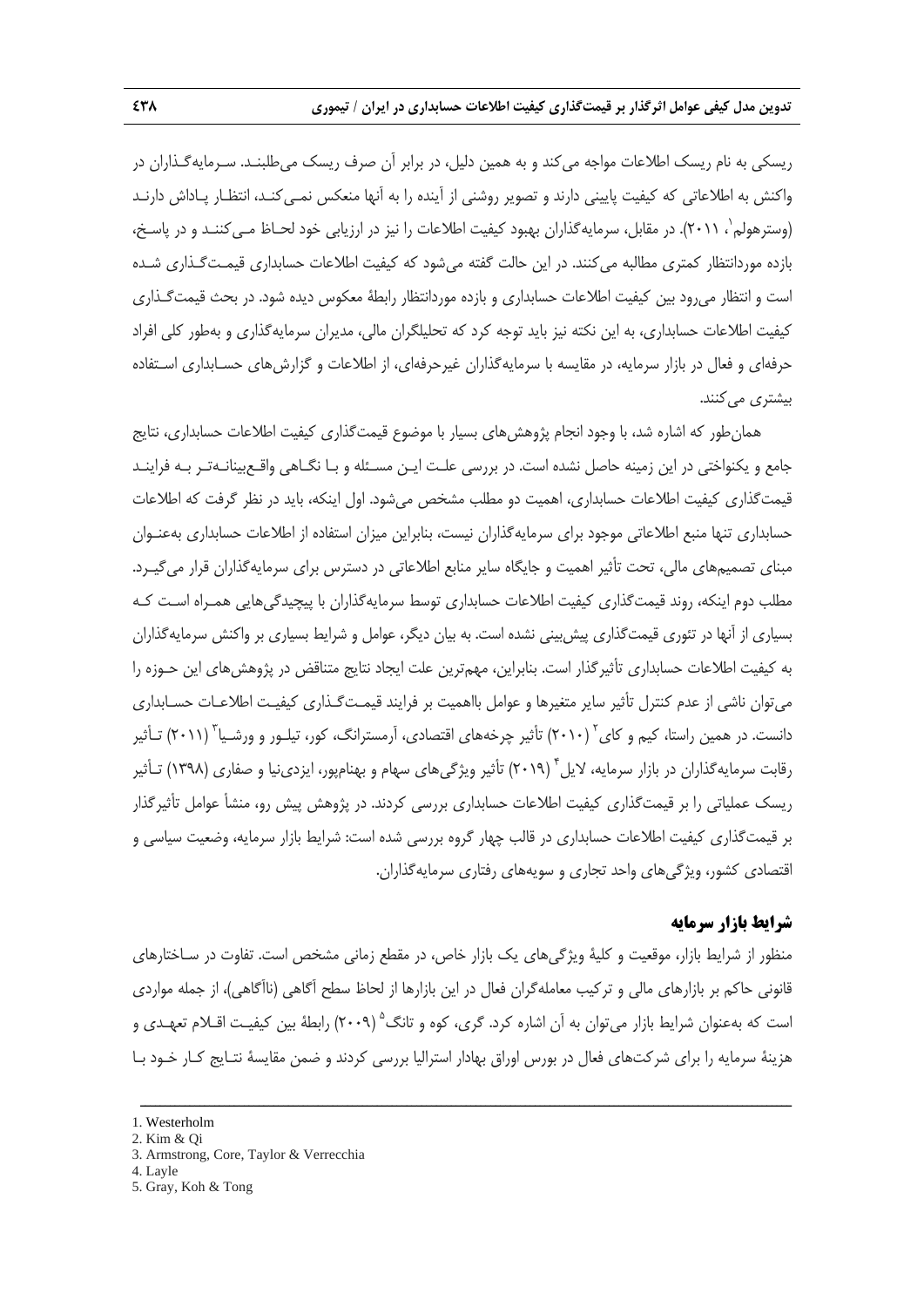پژوهش فرانسيس و همكاران (2005)، به اين نتيجه رسيدند كـه تفـاوت در شـرايط بازارهـاي مختلـف، از جملـه وجـود مقررات سختگيرانهتر حاكم بر بازار سهام استراليا، به تفاوتهايي در نحوة قيمـتگـذاري كيفيـت اطلاعـات حسـابداري توسط سرمايهگذاران منجر ميشود.

### **وضعيت سياسي و اقتصادي كشور**

بر اساس نظرية اقتصاد سياسي، واحدهاي تجاري كانون كنشهاي متقابل اقتصادي، اجتماعي و سياسي ميان گروههـاي مختلفاند. بر پاية اين نظريه، اطلاعات حسابداري براي حمايت از گروههاي صاحب نفوذ در حوزههاي اجتماعي، سياسـي و اقتصادی تهيه میشوند (ابيسكرا<sup>\</sup>، ۲۰۰۳). نظريهٔ اقتصاد سياسـي بيـان مـي2نـد كـه عملكـرد دولـت و تصـميمهـای سياستمداران بر بازارهاي مالي تأثيرگذار است (عبده تبريزي، 1385). بنابراين ميتوان انتظار داشت كه سرمايهگذاران با تأثيرپذيري از وضعيت سياسي و اقتصادي حاكم بر كشور، قيمت سهام را تعيين كنند.

### **ويژگيهاي واحد تجاري**

منظور از ويژگيهاي واحد تجاري، كلية وضعيت داخلي واحد تجاري است كه بر ارزيابي سرمايهگذاران در خصوص سهام شركت و كيفيت اطلاعات حسابداري منتشرشده تأثيرگذار است. از جمله آنها ميتوان به نسبتهاي مالي، اندازه شـركت، عمر شركت، درصد مالكيت سهامداران نهادي و وضعيت راهبري شركتي اشاره كـرد. بـراي نمونـه، راهبـري شـركتي بـا نظارت و كنترل بيشتر روي مديران، اين اطمينان را ايجاد ميكند كه مديران فعاليتهاي خود را بهگونهاي انجام ميدهند كه بيشترين منفعت را براي سهامداران داشته باشد. به اين ترتيب ميتوان بهبود راهبري شـركتي را عـاملي مـؤثر بـراي ارتقاي كيفيت اطلاعات حسابداري و در نتيجه ارزيابي بهتر سهام توسط سرمايهگذران تلقي كرد.

### **سويههاي رفتاري سرمايهگذاران**

بعد از مشاهدة ناهنجاريهاي بازار سرمايه، رفتارشناسان حوزة مالي، در خصوص اين فرضيه ترديد كرده و در تأييد ادعاي خود، به بسياري از سويههاي رفتاري سرمايهگذاران اشاره كردند. منظور از سويههاي رفتاري، كلية گرايشها و رفتارهـاي مبتني بر احساس سرمايهگذاران است كه مانع واكنش و تصميمگيري منطقي آنان ميشود. با توجه بـه اينكـه ارزيـابي و قيمتگذاري اطلاعات حسابداري، يكي از موضوعات مهم در تصميمگيري سرمايهگذاران است، انتظار مـيرود كـه بـروز سويههاي رفتاري تأثير چشمگيري بر اين فرايند داشته باشد.

### **پيشينة تجربي پژوهش**

# **عوامل مؤثر بر كيفيت گزارشگري مالي**

زينگ و پان ً (٢٠١٩)، پژوهشي با موضوع كيفيت اطلاعات حسابداري و ريسك سيستماتيک انجام دادند و به بررسي اين مسئله پرداختند كه كيفيت اطلاعات حسابداري تا چه حد و چطور بر هزينة سـرمايه شـركت اثرگـذار اسـت. يافتـههـاي

<sup>1.</sup> Abeysekera

<sup>2.</sup> Xing & Yan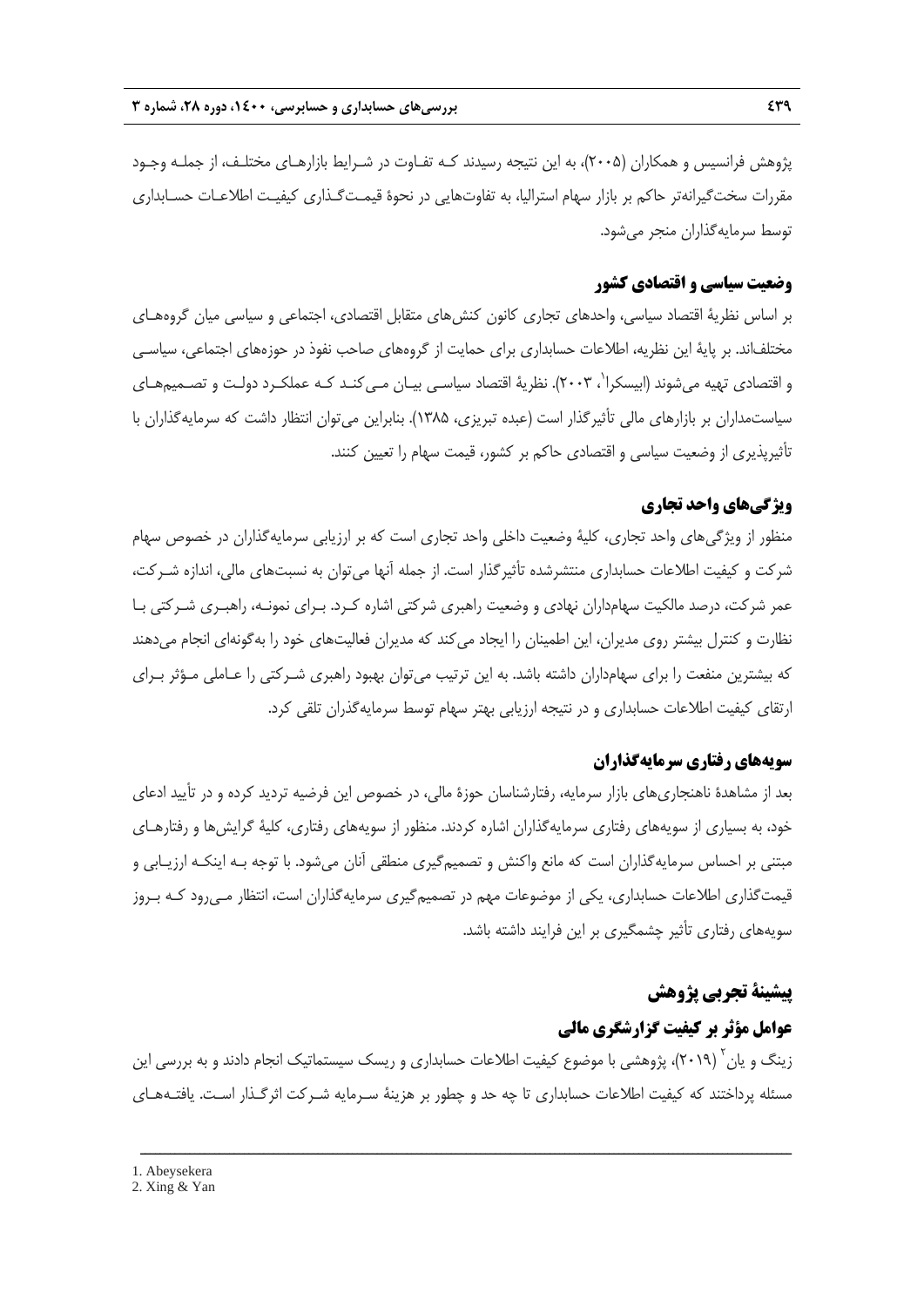پژوهش زينگ و يان نشان داد كه كيفيت اطلاعات حسابداري بهطور شايان توجهي با ريسك سيسـتماتيك هـمبسـتگي منفي دارد؛ به اين معنا كه با افزايش كيفيت اطلاعات حسابداري، ريسك سيستماتيك و در نتيجه هزينة سرماية شـركت كاهش مييابد.

اميرآزاد و همكارانش (1397) عوامل مؤثر بر كيفيت گزارشگري مالي در ايران را به روش نظريهپردازي زمينهبنيـان بررسي كردند. بر مبناي الگوي مفهومي ارائه شده در اين پژوهش، هزينههاي سياسي، فشار بازار سرمايه، اجتناب مالياتي، معامله با اشخاص وابسته، عدم تقارن اطلاعاتي، شرايط قراردادهاي وام، انگيزة پاداش مديران و رقابت در بازار، بهعنـوان عوامل علّي و وضعيت كلان اقتصادي، نظام راهبري شركتي، پيچيدگي محيط شركت و پيچيدگي حسابداري، بـهعنـوان عوامل مداخلهگر بر كيفيت گزارشگري مالي مؤثرند.

افلاطوني و بختياروند (1395) با اشاره به احتمال تأثيرپذيري متغيرهاي كيفيت گزارشگري مالي و كيفيـت افشـا از ساير متغيرها و ايجاد تورش درونزايي و بهمنظور غلبه بر اين مسئله، از رويكرد متغيرهـاي ابـزاري بهـره بردنـد. در ايـن پژوهش متغيرهاي درصد مالكيت نهادي، رشد فروشها، فشردگي سـرمايه، حاشـية عمليـاتي، چرخـة عمليـاتي و انـدازة حسابرس، بهعنوان متغيرهاي ابزاري اثرگذار معرفي شدند. يافتهها نشان داد كه در روش متغيرهاي ابزاري، بـين كيفيـت گزارشگري مالي و هزينه سرمايه رابطة منفي و معنادار وجود دارد؛ امـا در رويكـرد حـداقل مربعـات، بـين ايـن دو متغيـر رابطهاي مشاهده نميشود.

#### **عوامل مؤثر بر واكنش سرمايهگذاران به كيفيت اطلاعات حسابداري**

ولتري و سيلوستري` (٢٠٢٠)، پژوهشهايي كه با موضوع ارتباط ارزشي گزارش يكپارچه<sup>٢</sup> در سالهاي اخير انجـام شـده است را بهطور سيستماتيك بررسي كردند. گزارش يكپارچه، ابزار جديدي بـراي مخـابرة اطلاعـات مـالي و غيرمـالي بـه سرمايهگذاران، در قالب گزارش واحد است. بر اساس يافتههاي اين پژوهش، سرمايهگذاران بهطور همزمـان تحـت تـأثير اطلاعات مالي (گزارشهاي حسابداري) و غيرمالي، به ارزيابي و تصميمگيري در بازار سـرمايه اقـدام مـيكننـد. گـزارش يكپارچه به كاهش عدم تقارن اطلاعاتي، ايجاد فرصتهاي سرمايهگذاري بهتـر، افـزايش دقـت پـيشبينـي تحليلگـران، افزايش نقدينگي بازار و افزايش ارزش بازار و جريانهاي نقد مورد انتظار شركت منجر ميشود.

خوفي (٢٠٢٠)، ارتباط بين كيفيت اطلاعات حسابداري و تصميمهاي مـالي سـرمايهگـذاران در بازارهـاي سـرمايه نوظهور را بررسي كرد و به اين نتيجه رسيد كه دراين نوع بازارهاي سرمايه، بهدليل كيفيت پايين اطلاعات حسـابداري و عملكرد ضعيف نهادهاي نظارتي، كيفيت اطلاعات حسابداري توسـط سـرمايهگـذاران قيمـتگـذاري نمـيشـود. در ايـن پژوهش، كيفيت پايين استانداردهاي حسابداري، عملكرد ضعيف نهادهاي مالي و در نهايت، كيفيت ضعيف گـزارشهـاي مالي، بهعنوان عوامل اصلي بيتوجهي سرمايهگذاران به اطلاعات حسابداري در تصميمگيريهاي اقتصادي مطرح شد. بلنک اسپور، ديهان، ورتز و ژو" (٢٠١٩)، بررسي اين سؤال پرداختند كه چرا سرمايهگـذاران در ارزيـابي هـاي خـود،

ــــــــــــــــــــــــــــــــــــــــــــــــــــــــــــــــــــــــــــــــــــــــــــــــــــــــــــــــــــــــــــــــــــ

3. Khoufi

<sup>1.</sup> Velteri & Silvestri

<sup>2.</sup> Integrated report

<sup>4.</sup> Blankespoor, DeHaan, Wertz & Christina Zhu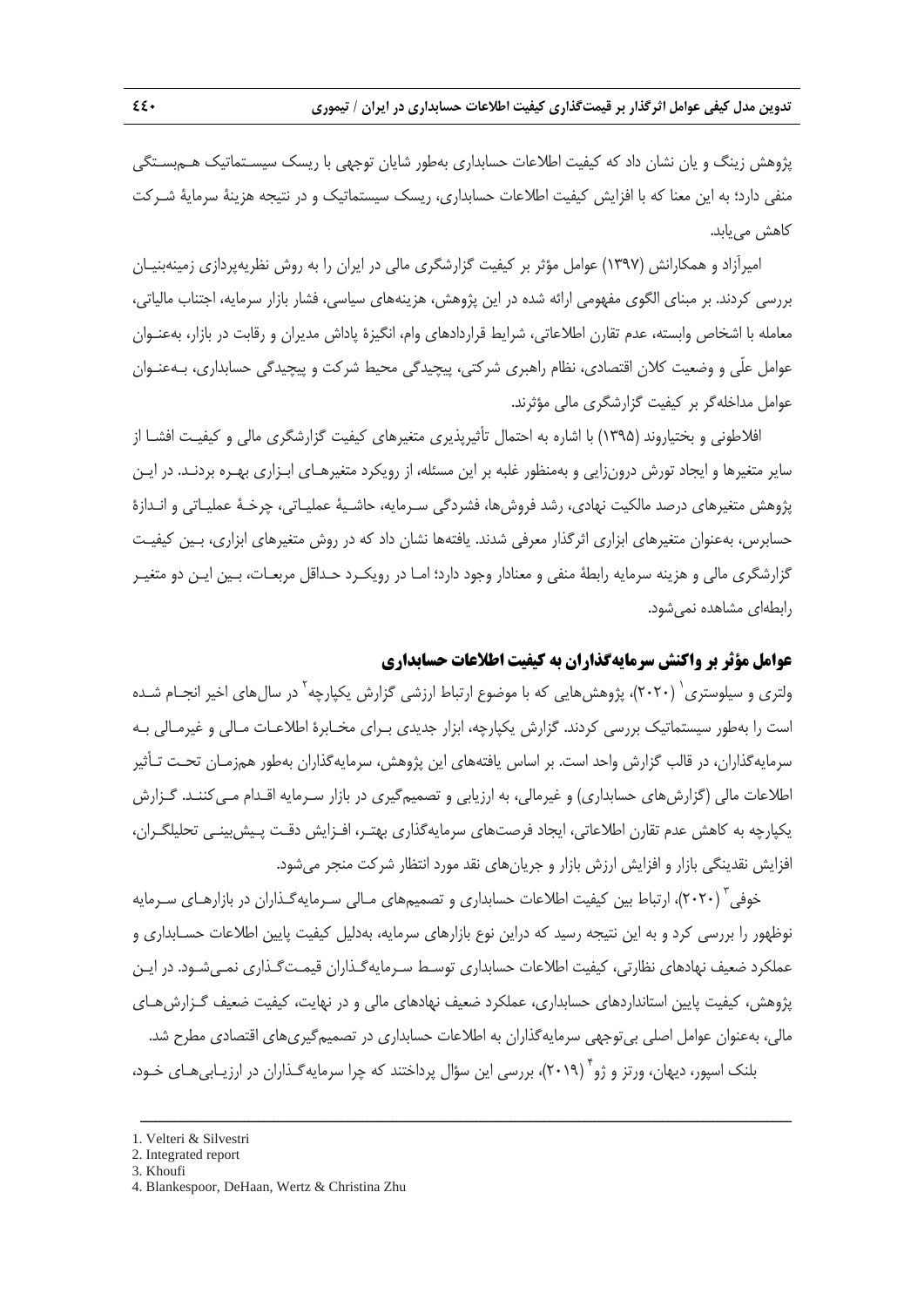اطلاعات حسابداري را لحاظ نميكنند. در اين پژوهش، گروهي از سرمايهگذاران غيرحرفهاي با سطح متوسطي از دانـش مالي اّزمون شدند و هزينهٔ اَگاهي`، هزينهٔ تحصيل<sup>٢</sup> و هزينهٔ ادغام<sup>٣</sup> بهعنوان هزينههاي اطلاعات معرفي شـدند. برمبنـاي يافتههاي اين پژوهش، عامل اصلي بيتوجهي سـرمايهگـذاران غيرحرفـهاي بـه اطلاعـات حسـابداري، هزينـة ادغـام و سويههاي رفتاري سرمايهگذاران است.

بارث و همكاران (2019) بهدنبال پاسخي براي اين پرسش بودند كه چگونه ارتباط ارزشي اطلاعـات حسـابداري بـا تغيير اقتصاد دچار تحول شده است. اين پژوهشگران بيان كردند كه پژوهشهاي پيشين خبـر از كـاهش ارتبـاط ارزشـي اطلاعات حسابداري، بهخصوص سود در اقتصاد جديد را ميدهند. نتايج نشان داد كه هيچ نوع كاهشي در ارتبـاط ارزشـي اطلاعات حسابداري وجود ندارد و حتي در مواردي، ارتباط ارزشـي افـزايش يافتـه اسـت و مبـالغ حسـابداري مـرتبط بـا داراييهاي نامشهود، فرصتهاي رشد و معيار عملكرد، داراي ارتباط ارزشي با اهميتي هستند.

كورنل، لندزمن و استابن ً (٢٠١٧)، در پژوهش خود بـه ايـن موضـوع پرداختنـد كـه آيـا بهبـود كيفيـت اطلاعـات حسابداري، ميتواند به كاهش قيمتگذاريهاي نادرست مربوط به باور سرمايهگذاران منجر شود؟ يافتههاي حاصل نشان داد آن دسته از قيمتگذاريهاي نادرست اطلاعات در بازار كه از گرايشهاي احساسي سرمايهگذاران نشئت گرفته است، براي سهام شركتهايي با كيفيت بالاتر اطلاعات حسابداري، كمتر رخ مي دهد.

وليزاده و بهبهاني نيا (1397)، مدلي براي عوامل حسابداري و غيرحسابداري مؤثر بر پيشبيني بازده آتي سهام ارائه كردند. در اين پژوهش، رابطه متغيرها در قالب شش گروه صورتهاي مالي، ساز و كارهاي راهبري شركتي، كيفيت افشا، كيفيت حسابرسي، ويژگيهاي بازار سهام و عوامل كلان اقتصادي با بازده سهام بررسي شده است. يافتـههـاي پـژوهش نشان داد كه متغيرهاي سود خالص، شاخص بهاي كالا و خدمات مصرفي، سود تقسيمي، شاخص قيمت نفت و شـاخص قيمت سكه بهار آزادي، متغيرهاي بسيار مهم تأثيرگذار بر بازده مورد انتظار سهام هستند.

# **روششناسي پژوهش**

پژوهش حاضر را ميتوان از بعد هدف، كاربردي و از بعد ماهيت دادهها و روش تحليل، كيفي دانست. روش اصلي تحليل دادهها در اين پژوهش، تحليل مضموني است كه در ادامه تشريح ميشود.

### **تحليل مضموني**

تحليل مضموني رويه يا فن تحليلي براي شناسـايي يـا كشـف، تحليـل و گـزارش مضـمونهـا، مفهـومهـا و الگوهـاي تكرارشونده در دادههاست. در اين روش تحليل، پژوهشگر تلاش ميكند مضمونها يـا الگوهـايي را كـه بـراي توصـيف پديدة مدنظر يا در ارتباط با پرسش پژوهش مهماند با دقت مشخص، بررسي، ثبت يا طبقهبندي و تفسير كند؛ بهگونـهاي كه در نهايت يك يا چند الگوي محرز يا معنادار بهدست آورد و گزارش كند (ميرزايـي، 1395). هـر مضـمون دربردارنـدة

<sup>1.</sup> Awarness cost

<sup>2.</sup> Aquistion cost

<sup>3.</sup> Integration costs

<sup>4.</sup> Cornel, Landsman & Stubben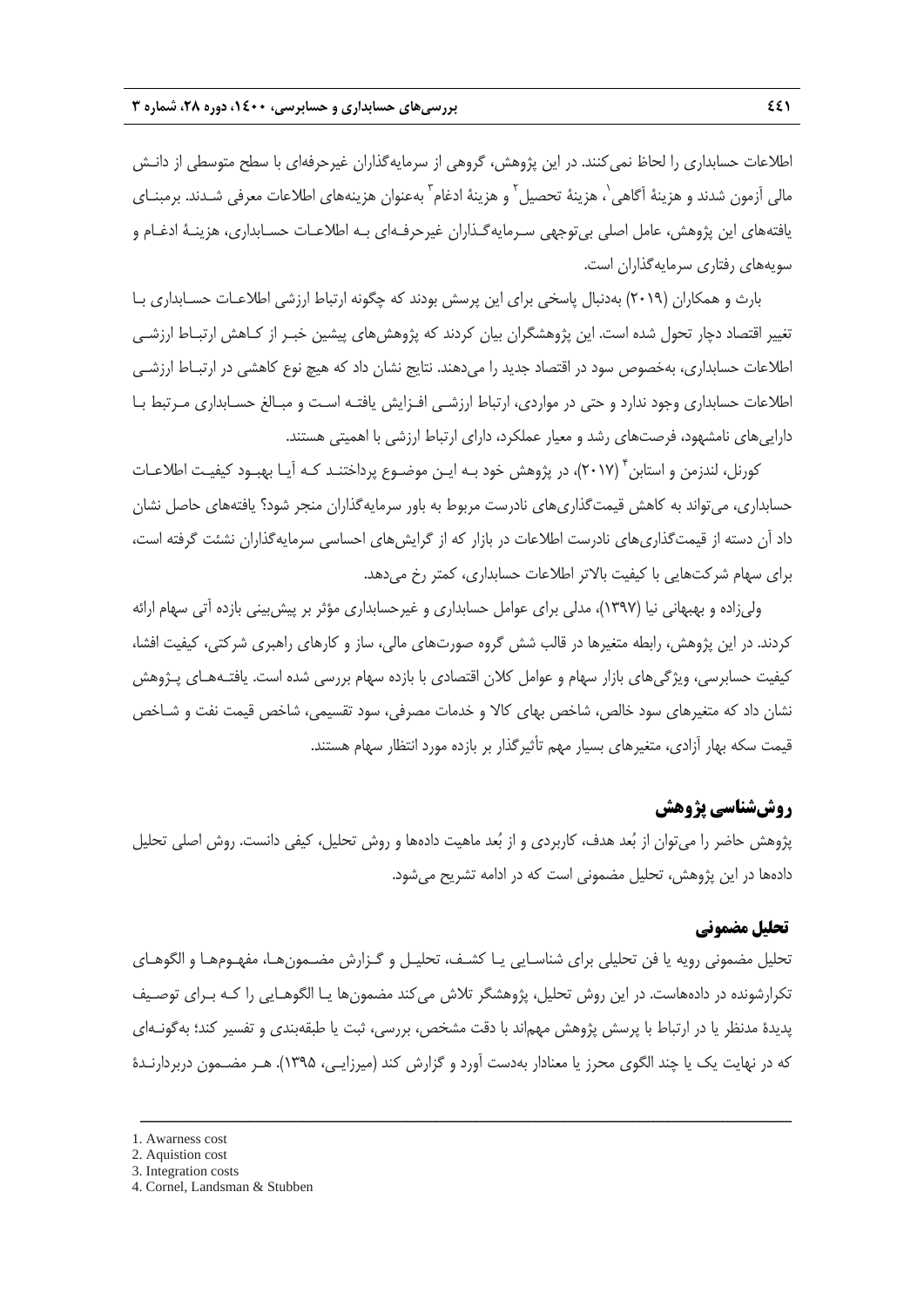چيزي با اهميت دربارة دادهها است كه به سؤال پژوهش ارتباط دارد. براي تعيين اينكه چه چيزي در تحقيق مضمون بـه حساب ميآيد، قضاوت محقق ضروري است (كرمي و تاجيك، 1394).

كدها بهگونهاي تهيه ميشوند كه مشخصه يا ويژگي تعيين شدة دادهها را دربرگيرد. كدها در كنار هم و در پيوند بـا هم، مضمونها را تشكيل ميدهند. در پژوهش حاضر، كدگذاري بر اساس حروف انگليسي و اعداد انجام شده است. بـراي متنهاي بررسي شده، از علامت T حرف اول كلمة Text و براي مصاحبهها، از علامت I حـرف اول كلمـة Interview استفاده شده است. به اين ترتيب، هر كد شامل سه جزء است: جزء اول، علامت اختصاري است كه نوع واحد تحليل (متن يا مصاحبه) را نشان ميدهد. جزء دوم (دو رقم اول)، شمارة كد است كه نشاندهندة شمارة مربوط به واحد تحليـل (مـتن يا مصاحبه) است كه از 01 شروع ميشود. جزء سوم، (دو رقم دوم)، مربوط به شـمارة كـد ايجـاد شـده در واحـد تحليـل مشخص است و از 01 آغاز ميشود. براي نمونه، كد 0112I مربوط به كد دوازدهم در مصاحبه دوم است.

### **روش جمعآوري دادهها**

دادههاي پژوهش حاضر، از دو راه بررسي متنهاي نظري مرتبط با حوزة پـژهش و برگـزاري مصـاحبه جمـعآوري شـده است. در شيوة بررسي متنها، از ميان كتب و مقالات چاپ شده داخلي و خارجي، 16 متن انتخاب و كدگذاري شده است. كد مربوط به متنهاي نظري منتخب از 01T تا 16T شمارهگذاري شدند. در مرحلة انجام مصـاحبه، تعـداد 17 مصـاحبه انجام شد كه از اين بـين تعـداد سـه مصـاحبه تلفنـي و 14 مصـاحبه حضـوري بـود و كـدهـاي مربـوط از 01I تـا 17I شمارهگذاري شد. توقف مصاحبهها با نظر تيم پژوهشي و بعد از دستيابي به اشباع نظري` صورت گرفـت. اشـباع نظـري، نقطهاي در جريان شكلگيري مقولههاست كه تحليل بيشتر به يافتن ويژگي جديد، ابعـاد جديـد يـا روابـط جديـد منجـر نمي شود (گست، بونس و جانسون <sup>۲</sup>، ۲۰۰۶). از لحاظ ساختار، تمام مصاحبهها در گروه مصاحبههاي نيمهسـاختدار <sup>۲</sup> جـاي ميگيرد. اين نوع مصاحبه از انعطاف برخوردار است و مصاحبهگر هركجا كه احساس كرد مصاحبهشونده از موضوع فاصله گرفته است، ميتواند با طرح پرسش جديدي، او را به موضوع اصلي بازگرداند (ميرزايي، 1395).

جامعة آماري پژوهش حاضر شامل تمامي اعضاي هيئتعلمي دانشگاههاي سراسري در رشتة حسـابداري و تمـامي فعلان حوزة بازار سرمايه (شامل متخصصان و سياستگذاران بـازار سـرمايه) اسـت. نمونـهگيـري بـهصـورت تركيبـي از روش هاي نمونه گيري هدفمند<sup>٢</sup> و گلولۀ برفي <sup>۵</sup> انجام شد. به اين منظور، در گام نخست، سه نفـر از بـين اعضـاي جامعـۀ آماري كه بر اساس مقالههاي منتشره در زمينة مرتبط با پژوهش يا سابقههاي علمـي و اجرايـي در حـوزة بـازار سـرمايه، بهعنوان صاحبنظر شناخته شدهاند، بهصورت هدفمند انتخاب شدند. در گام دوم، افرادي از جامعة آماري كـه بـر اسـاس روش گلولهٔ برفی<sup>۶</sup> توسط مصاحبهشوندگان به پژوهشگر معرفی شدند و مصاحبه با آنها امکانپذیر بود، بـه نمونـهٔ آمـاری

<sup>1.</sup> Saturation

<sup>2.</sup> Guest ,Bunce & Johnson

<sup>3.</sup> Semi-Structured interview

<sup>4.</sup> Purposeful or purposive sampling

<sup>5.</sup> Snowball

<sup>.6</sup> نمونهگيري گلوله برفي يعني انتخاب شركتكنندگاني كه به نحوي با يكديگر پيوند دارند و پژوهشگر را به ديگر افراد همان جامعه راهنمـايي ميكنند (حريري، 1385).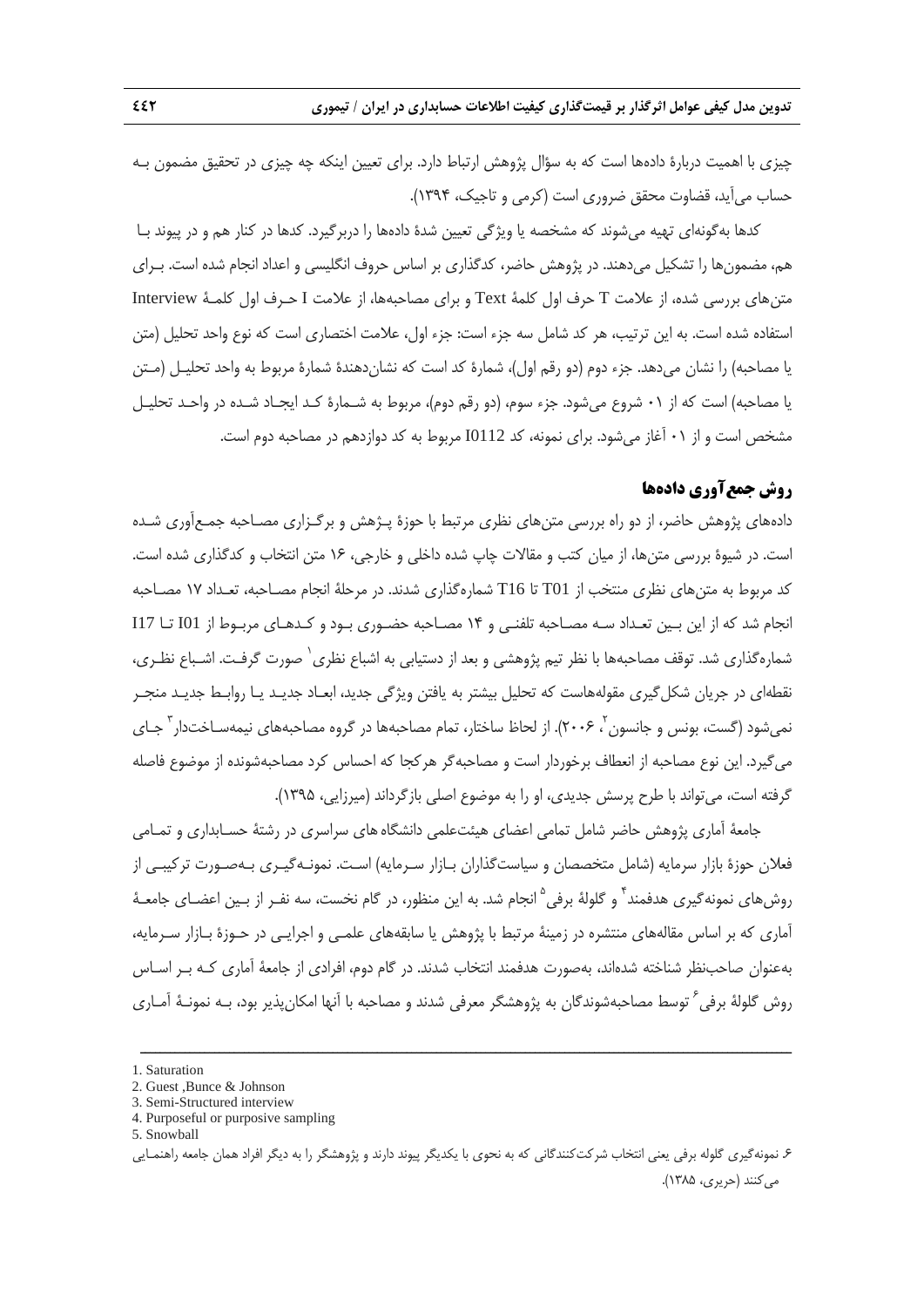اضافه شد. جدول 1 مشخصات مصاحبهشوندگان شامل سوابق تحصيلي، آموزشي و حرفهاي و تعداد مضمونهاي نهـايي را كه از متن مصاحبه با اين افراد استخراج شده است، نشان مي دهد.

| سوابق فعالیت در حرفهٔ حسابداری/حسابرسی                                                                                                | سابقة فعاليت در دانشگاه                                                | مدرک تحصیلی<br>و دانشگاه محل تحصیل          | کد               |
|---------------------------------------------------------------------------------------------------------------------------------------|------------------------------------------------------------------------|---------------------------------------------|------------------|
| سه سال سابقهٔ دبیری در کمیتهٔ استانداردهای سازمان<br>بورس اوراق بهادار و پژوهشگر مدیریت تدوین<br>استانداردهای حسابداری سازمان حسابرسی | عضو هيئتعلمى دانشگاه فردوسى<br>مشهد                                    | دکتری حسابداری از دانشگاه<br>تربيت مدرس     | I <sub>01</sub>  |
| عضو هيئتمديره شركت صنعتى                                                                                                              | عضو اسبق هيئتعلمي دانشگاه<br>اصفهان                                    | دکتری حسابداری از دانشگاه<br>اصف <u>ھان</u> | I <sub>0</sub> 2 |
|                                                                                                                                       | عضو هيئتعلمى دانشگاه بندرعباس                                          | دکتری حسابداری از دانشگاه<br>بندر عباس      | <b>IO3</b>       |
| کارشناس ارشد در شرکت تأمین سرمایه                                                                                                     |                                                                        | دکتری حسابداری از دانشگاه                   | I04              |
| شریک و مدیرعامل مؤسسهٔ حسابرسی، عضو کمیتهٔ<br>حسابرسی سازمان بورس و اوراق بهادار تهران                                                | $\frac{1}{2}$                                                          | دکتری حسابداری از دانشگاه<br>علامه طباطبائي | I05              |
| سابقه مدیرعاملی در شرکت بورس اوراق بهادار تهران،<br>سابقهٔ ریاست در انجمن حسابرسان داخلی                                              | عضو هيئتعلمى دانشگاه الزهرا                                            | دکتری حسابداری از دانشگاه<br>علامه طباطبائي | I06              |
| بازرس و عضو هیئتمدیره بانک                                                                                                            | تدریس در دانشگاههای سراسری<br>بهعنوان استاد مدعو                       | دکتری حسابداری از دانشگاه<br>تهران المستخدم | I07              |
| کارشناس در شرکت تأمین سرمایه، فعالیت در کارگزاری                                                                                      | عضو هيئتعلمي پرديس فارابي<br>دانشگاه تهران                             | دکتری حسابداری از دانشگاه<br>تهران          | <b>I08</b>       |
| سرپرست حسابرسی داخلی در شرکت فرابورس                                                                                                  |                                                                        | دکتری حسابداری از دانشگاه<br>علامه طباطبائي | I09              |
| سرپرست مدیریت عملیات بازار شرکت فرابورس                                                                                               |                                                                        | دکتری حسابداری از دانشگاه<br>تهران          | I10              |
|                                                                                                                                       | عضو هيئتعلمى دانشگاه شهيد باهنر<br>كرمان                               | دکتری حسابداری از دانشگاه<br>تهران          | I11              |
| معاون سرمایهگذاری و توسعه بازار در شرکت تأمین<br>سرمايه                                                                               | $\label{eq:1} \frac{1}{\sqrt{2}}\left( \frac{1}{\sqrt{2}}\right) ^{2}$ | دکتری حسابداری از دانشگاه<br>أزاد           | I12              |
| مدیر مالی در کارگزاری، سابقهٔ حسابرسی در دو شرکت<br>حسابرسى                                                                           | عضو هیئتعلمی دانشگاه خوارزمی                                           | دکتری حسابداری از دانشگاه<br>مالزى          | I13              |
| فعال و صاحب نظر در بازار سرمايه                                                                                                       | عضو اسبق هيئتعلمى دانشگاه<br>كرمان                                     | دکتری حسابداری از دانشگاه<br>اصفهان         | I14              |
| معاون مدیر مالی در شرکت بیمه، کارشناس حسابداری در<br>فرابورس                                                                          | عضو هيئت علمى دانشگاه الزهرا                                           | دکتری حسابداری از دانشگاه<br>الزهرا         | I15              |
| عضو هیئتمدیره شرکت بورسی                                                                                                              | عضو هيئتعلمي دانشگاه تهران                                             | دکتری حسابداری از دانشگاه<br>تهران          | I16              |
| رياست سازمان بورس اوراق بهادار تهران                                                                                                  | عضو هيئت علمى دانشگاه الزهرا                                           | دکتری مدیریت مالی از<br>دانشگاه تهران       | I17              |

**جدول.1 مشخصات مصاحبه شوندگان**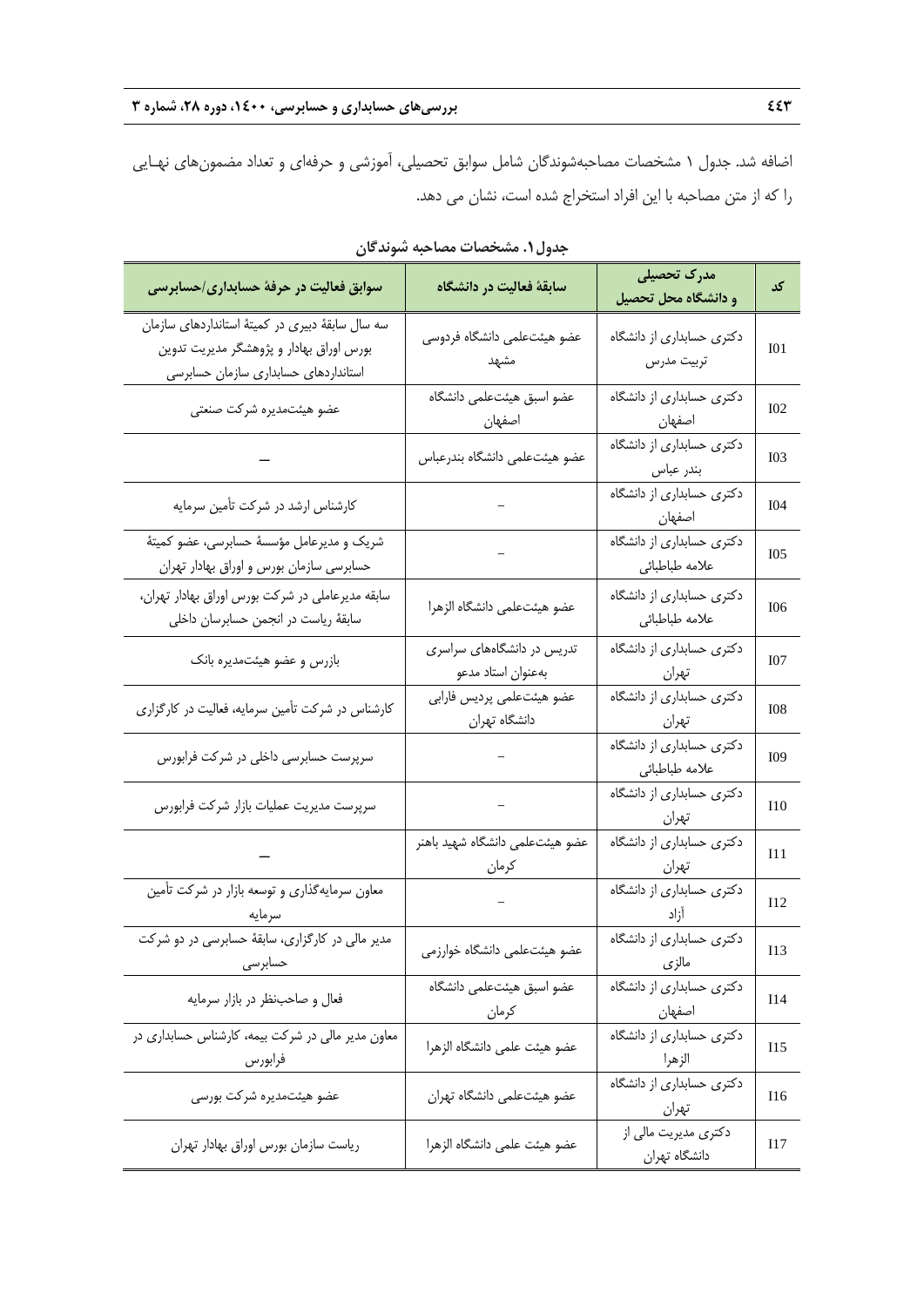# **يافتههاي پژوهش**

# **تجزيهوتحليل دادهها بر اساس روش تحليل مضموني**

بهمنظور يافتن مضمونها، ابتدا متون نظري مرتبط با موضوع پژوهش و متن مصاحبهها كدگذاري و دسته بندي شدند. در مرحلة بعد، مضمونها تعيين و نامگذاري شدند. در پژوهش حاضر، براي دستهبندي كدها و تعيين مضمونها، از نرمافـزار مكسكيودا استفاده شده است. جدول 2 نمونهاي از كدهاي مربوط بـه مـتنهـاي نظـري را كـه در تحليـل مضـموني و نتيجهگيري استفاده شدهاند، نشان ميدهد.

| مشخصات منبع                                                     | متن                                                                                                                                                                                                                                                                                     | مضمون                                                                                     | کد                |
|-----------------------------------------------------------------|-----------------------------------------------------------------------------------------------------------------------------------------------------------------------------------------------------------------------------------------------------------------------------------------|-------------------------------------------------------------------------------------------|-------------------|
| استون، مكنلي، سامرز و<br>ژانگ <sup>٬</sup> (۲۰۱۵).              | سرمایهگذاران و تحلیلگران از اطلاعات حسابداری<br>استفاده می کنند تا بتوانند در خصوص خریـد و فـروش<br>سهام تصميم گيري كنند. بنابراين اطلاعات حسابداري<br>ارزشیابی میشود. ارزشیابی، فرایند استخراج اطلاعات از<br>تحلیل صورتهای مالی بهمنظور بـرآورد ارزش شـرکت<br>است.                     | ارزشمندى اطلاعات حسابدارى                                                                 | T <sub>0218</sub> |
| استون و همکاران (۲۰۱۵)                                          | برای تحلیل اثربخش و استفاده از اطلاعات حسابداری،<br>حتماً باید ویژگیهای محیط تجاری را که شرکت در آن<br>فعالیت می کند، در نظـر گرفـت. لحـاظكـردن محـيط و<br>برنامه تجاری شرکت، استفاده از صورتهای مـالی را در<br>مسیر درست هدایت میکند.                                                  | عوامـل اثرگـذار بـر قيمـتگـذاري<br>كيفيت اطلاعات _ ويژگىهاى واحـد<br>تجارى                | T1204             |
| بادي، کين و مارکوس آ<br>$(\mathcal{F} \cdot \cdot \mathcal{A})$ | عامل مشتركي، مانند متغيرهاي كلان اقتصادي بازده<br>تمام شركتهاى فعال در بازار سرمايه را تحت تأثير قرار<br>میدهد و منبع عدم اطمینانی برای سرمایه گذاران<br>بهشمار میآیـد. بـا ایـن وجـود، برخـی از سـهمهـا بـه<br>شوکهای اقتصادی حساسترند و ریسک بیشتری بـه<br>سرمايەگذاران تحميل مىكنند. | عوامـل اثرگـذار بـر قيمـتگـذاري<br>كيفيت اطلاعات _ وضعيت سياسي و<br>اقتصادى               | T <sub>1402</sub> |
| گيو و ورونا ۲۰۲۰)                                               | برای ایجاد سیستمی اثربخش که تضاد منافع بالقوه بین<br>مالکان و مدیران و سایر طرفهای ذی نفع را شناسایی<br>و بررسی کند و گزارشهای مالی را اعتبار بخشد، انجام<br>حسابرسی با کیفیت از اهمیت بسیاری برخوردار است.                                                                             | نقش طرفهـاي اثرگـذار بـر بهبـود<br>قيمــتگــذارى كيفيــت اطلاعــات<br>حسابداری _ حسابرسان | T <sub>1306</sub> |

**جدول.2 نمونهاي از كدهاي مربوط به متنهاي نظري** 

جدول 3 نتايج حاصل از تحليل مضمونها، دستههاي فرعي هر مضـمون و كـدهاي مربـوط بـه هريـك را نشـان مي دهد.

ــــــــــــــــــــــــــــــــــــــــــــــــــــــــــــــــــــــــــــــــــــــــــــــــــــــــــــــــــــــــــــــــــــ

3. Ghio & Verona

<sup>1.</sup> Easton, McAnally, Sommers & Zhang

<sup>2.</sup> Bodie, Kane & Marcus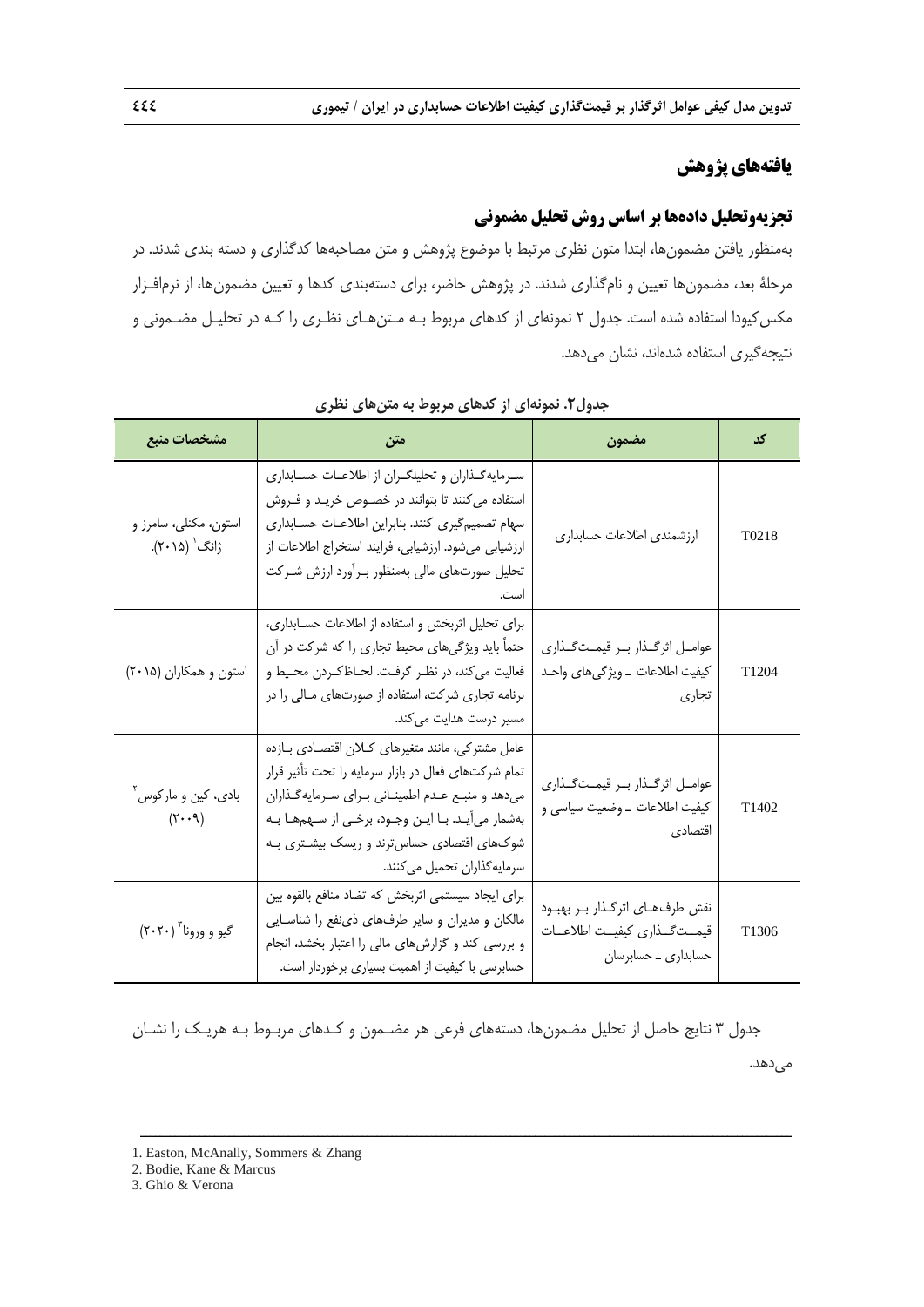| كدها                                                                                                                                                                                                                                                                       | دستههای مفهوم <i>ی</i>                                        | مضمون های فرعی                         | مضمون های اصلی                                                |  |
|----------------------------------------------------------------------------------------------------------------------------------------------------------------------------------------------------------------------------------------------------------------------------|---------------------------------------------------------------|----------------------------------------|---------------------------------------------------------------|--|
| T0101-T0102-T0201-I0201-I0302-<br>I0401-I0501-I0604-I0613-I0701-<br>I0703-I0903-I1001-I1002-I0802-<br>I1502-I1606                                                                                                                                                          |                                                               |                                        | تعريف كيفيت اطلاعات<br>حسابدارى                               |  |
| T0130-T0218-J0207-J0233-J0234-<br>10235-10239-10240-10303-10407-<br>I0404-I0406-I0508-I0509-I0504-<br>10606-10612-10713-10705-10704-<br>I0904-I1003-I1106-I1207-I1312-<br>I1325-I1502                                                                                      |                                                               | ارزشمندى اطلاعات<br>حسابدارى           |                                                               |  |
| I0207-I0233-I0234-I0235-I0239-<br>I0240-I0303-I0407-I0404-I0406-<br>I0508-I0508-I0509-I0504-I0507-<br>10606-0612-10713-10705-10108-<br>I0904-I1003-I1106-I1207-I1312-<br>I1325-I1502                                                                                       |                                                               | تأثیر هدف سرمایهگذاری                  | نقش و جایگاه اطلاعات<br>حسابداری در تصمیمهای                  |  |
| T0510-I0111-I0112-I0532-I0909-<br>I0908                                                                                                                                                                                                                                    |                                                               | تأثير سطح دانش مالي<br>سرمايهگذار      | سرمايهگذاران                                                  |  |
| I0105-I0106-I0107-I0114-I0115-<br>10116-10117-10118-10119-10236-<br>10522-10521                                                                                                                                                                                            |                                                               | تأثير درصد مالكيت<br>سرمايەگذار        |                                                               |  |
| T0401-I0204-I0208-I0219-I0222-<br>I0231-I0237-I0405-I0503-I0505-<br>I0706-I0901-I0902-I1109-I1315-<br>I1319-I1604-I1602-I0601                                                                                                                                              |                                                               | تأثير ساير منابع اطلاعاتي              |                                                               |  |
| $I0127 - I0128 - I0202 - I0213 - I0416 -$<br>I1332-I1412-I1415-I0608-I0610-<br>I0707-I1306-I0810-I1422                                                                                                                                                                     | كيفيت قوانين مربوط به افشا                                    |                                        |                                                               |  |
| T1510-I0223-I0224-I0720-I0712-<br>I0708-I1007-I1316-I1507                                                                                                                                                                                                                  | عمق بازار سرمايه                                              | شرایط بازار سرمایه                     |                                                               |  |
| I0217-I0218-I1201-I1310-I1309-<br>I1404-I1407-I1202                                                                                                                                                                                                                        | تركيب سرمايهگذاران فعال                                       |                                        |                                                               |  |
| 10420-10602-10622-10623-10916-<br>$I0912 - I1318 - I1341 - I1416$                                                                                                                                                                                                          | جوّ کلی (مثبت یا منفی) بازار<br>سر مایه                       |                                        |                                                               |  |
| T1401-T1412-I0131-I0132-I0133-<br>I0135-I0312-I0419-I0421- I0507-<br>I0510-I0513-I0618-I0919-I1009-<br>I1103-I1203-I1205-I1206-I1405-<br>I1508-I1603                                                                                                                       | رویدادهای سیاسی و ابهام<br>دربارهٔ أینده                      |                                        | منشأ و نحوه اثرگذاري<br>عوامل تأثيرگذار بر<br>قیمتگذاری کیفیت |  |
| T1402-I0134-I0130-I0214-I0216-<br>$I0308 - I0310 - I0422 - I0423 - I0517 -$<br>I0525-I0506-I0626-I0625-I0616-<br>I0722-I0724-I0725-I0917-I0924-<br>I0921-I0923-I1107-I1108-I1329-<br>I1313-I1327-I1308-I1317-I1422-<br>I1620-I1619-I1617-I1616-I1623-<br>I0201-I0529-I0627 | بی ثباتی متغیرهای کلان<br>اقتصادي مانند نرخ تورم و<br>نرخ ارز | وضعیت سیاسی و اقتصادی<br>(در سطح کلان) | اطلاعات حسابدارى                                              |  |
| T1611-I0526-I0603-I0913-I0915                                                                                                                                                                                                                                              | جذابیت بازارهای موازی با<br>بازار سرمايه                      |                                        |                                                               |  |
| I0306-I0306-I0528-I0723-I1009-<br>I1106-I1204-I1314                                                                                                                                                                                                                        | ييامدهاى تحريمهاى<br>اقتصادى                                  |                                        |                                                               |  |

**جدول .3 تحليل مضموني و كدهاي هر مضمون**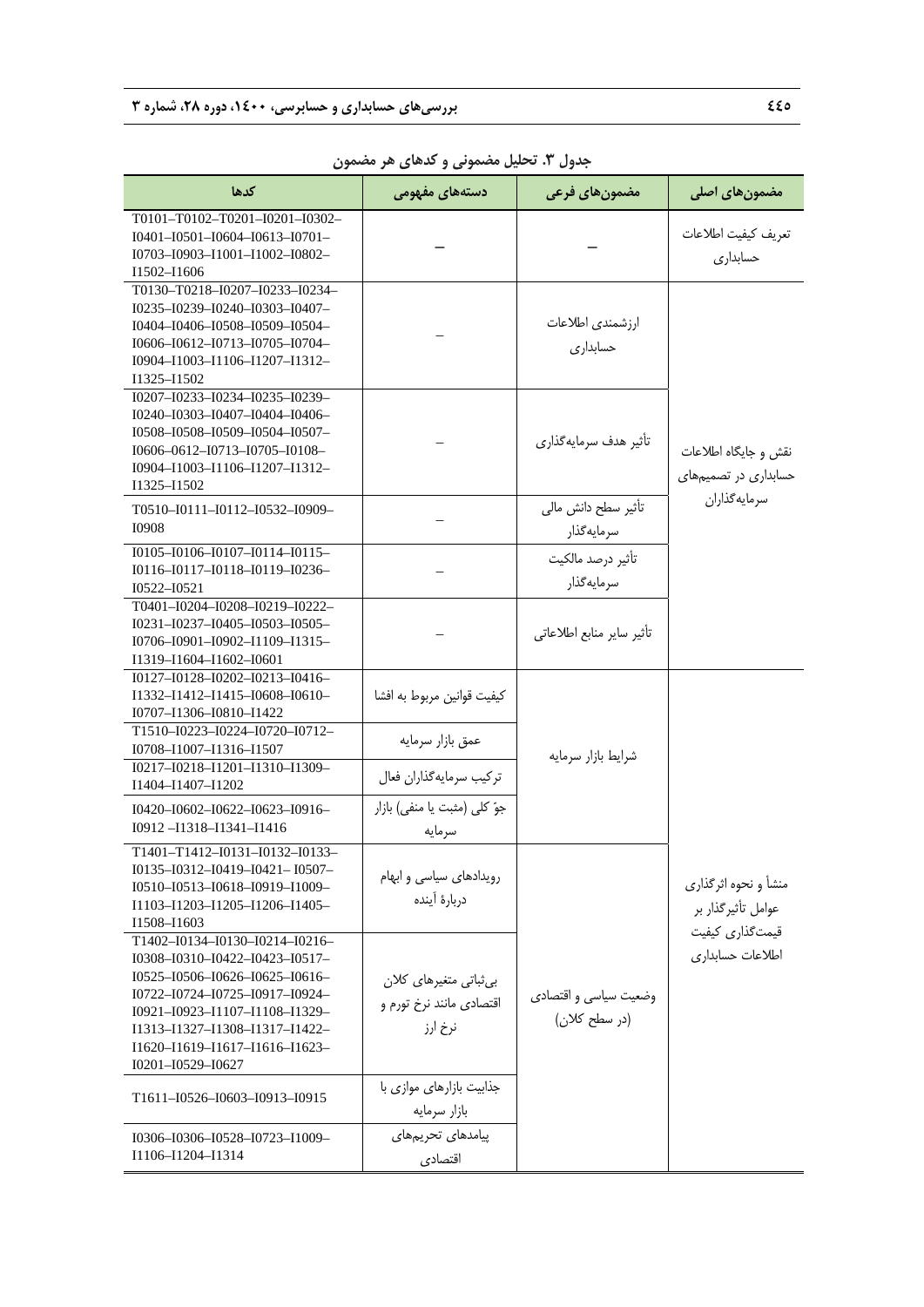| كدها                                                                                                                                                                                                                                                                                                   | دستههای مفهومی                                   | مضمون های فرعی                           | مضمون های اصلی                                                                     |
|--------------------------------------------------------------------------------------------------------------------------------------------------------------------------------------------------------------------------------------------------------------------------------------------------------|--------------------------------------------------|------------------------------------------|------------------------------------------------------------------------------------|
| $I0430 - I0433 - I0432 - I1012 - I1336 - I401 -$<br>I0402-I0511-I0609-I0702-I0402-I0511-<br>I0609-I0702-I1307-I1334-I1334-I1328-<br>I1322-I1418-I1419-I1420-I1421-I0402-<br>$I1401 - I0511 - I0609 - I0702 - I0402 - I0511 -$<br>10609-10702-11307-11334-11334-11328-<br>I1322-I1418-I1419-I1420-I1421 | سطح كيفيت اطلاعات<br>حسابدارى                    | ویژگی های واحد تجاری                     |                                                                                    |
| T1204-I0136-I0137-I0138-I0139-I0140-<br>10209-10220-10226-10314-10424-10426-<br>$I0530 - I0523 - I0617 - I0630 - I0621 - I0631 -$<br>I0728-I0718-I0714-I0716-I0726-I0732-<br>I0910-I0922-I1011-I1333-I1425-I1426-<br>I1423-I1424<br>T0805-I0129-I014I-I0142-I0210-I0313-                               | ویژگیهای بنیادی<br>واحد تجارى                    |                                          |                                                                                    |
| I0315-I0417-I0418-I0729-I1013-I1410-<br>I1402-I1509-I1613                                                                                                                                                                                                                                              | ساختار راهبري<br>شركتى                           |                                          | منشأ و نحوهٔ اثرگذاری<br>عوامل تأثيرگذار بر<br>قیمتگذاری کیفیت<br>اطلاعات حسابدارى |
| T0120-T0213-I0427-I0431-I0428-I0634-<br>I0611                                                                                                                                                                                                                                                          | رفتار متقلبانه مدير يا<br>كاركنان                |                                          |                                                                                    |
| I0730-I1411-I1614-I1714                                                                                                                                                                                                                                                                                | تخصص مالی اعضای<br>هيئتمديره                     | ویژگیهای واحد تجاری                      |                                                                                    |
| T0901-I0717-I0820-I1506-I1706                                                                                                                                                                                                                                                                          | پوشش تحلیلگری                                    |                                          |                                                                                    |
| I0307-I0629-I1010-I1710                                                                                                                                                                                                                                                                                | موقعیت رقابتی در<br>بازار محصولات                |                                          |                                                                                    |
| T1310-T1311-I0221-I0225-I0731-I1335                                                                                                                                                                                                                                                                    | رتبه کیفی و اعتباری<br>حسابرس                    |                                          |                                                                                    |
| T1101-I0727-I0821-I1721                                                                                                                                                                                                                                                                                | خوشنامی مدیریت                                   |                                          |                                                                                    |
| T1211-T0212-I0914-I1320-I1720                                                                                                                                                                                                                                                                          | جذابيت سهام واحد<br>تجارى                        |                                          |                                                                                    |
| $I0203 - I0435 - I0518 - I0633 - I0710 - I0721 -$<br>I1110-I1321-I1311-I1426-I1510-I1512                                                                                                                                                                                                               | رفتار تودەوار (رمەاي)                            |                                          |                                                                                    |
| $T1411 - I0515 - I0711 - I1016 - I1101 - I1324 -$<br>I1625-I1618                                                                                                                                                                                                                                       | واكنش بيش/كمتر از<br>حد                          | سويەھاي رفتاري<br>سرمايه گذاران          |                                                                                    |
| T1012–T1020–I1406– I1431–I1511–I1711                                                                                                                                                                                                                                                                   | ىوجە محدود                                       |                                          |                                                                                    |
| 10316-10531-10619-10733-11105-11342                                                                                                                                                                                                                                                                    |                                                  | نحوه اثرگذاري عوامل                      |                                                                                    |
| T0115-T0216-I0143-I0145-I0206-I0318-<br>I0321-I0436-I0607-I0736-I0734-I1514-<br>I0541                                                                                                                                                                                                                  | وضع كنندگان<br>استانداردهای<br>حسابدارى          |                                          |                                                                                    |
| $I0311 - I0533 - I0540 - I0926 - I0927 - I0925 -$<br>I1015-I1338-I1330-I1340-I1427-I1417-<br>I1413-I1414-I0536-I0537-I1738                                                                                                                                                                             | وضع كنندگان قوانين<br>نظارتی، تجاری و<br>مالياتي | قانون گذاران                             | نقش طرفهای اثرگذار<br>بر بهبود قیمتگذاری<br>كيفيت اطلاعات                          |
| T0217-T0610-I0144-I0211-I0319-I0437-<br>$10737 - 11017 - 11111 - 11339 - 11513 - 11515 -$<br>I1607-I0608-I1622-I1621-I1615-I1611-<br>I1609                                                                                                                                                             | حسابداران و مديران                               | دستاندر كاران تهيه<br>اطلاعات حسابداري و | حسابدارى                                                                           |
| T0711-T1306-I0205-I1337-I1343-I1743                                                                                                                                                                                                                                                                    | حسابرسان                                         | اطمینان بخشی به آن                       |                                                                                    |
| $I0320 - I0317 - I0438 - I0535 - I0738 - I1016 -$<br>I1429-I1516-I1612-I1610-I1605                                                                                                                                                                                                                     |                                                  | سرمايهگذاران                             |                                                                                    |

**ادامة جدول 3**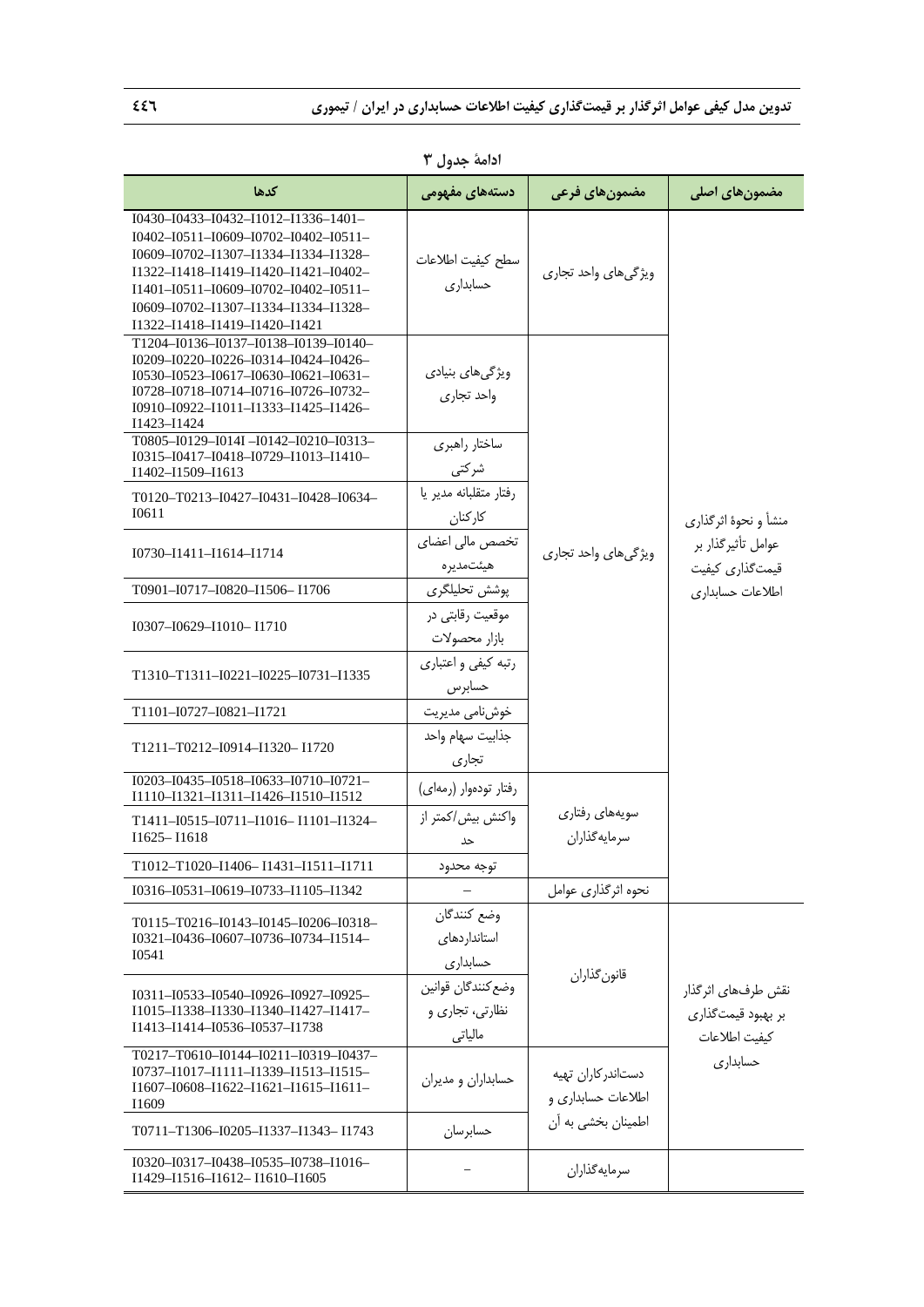

**شكل .1 مدل كيفي عوامل تأثيرگذار بر قيمتگذاري كيفيت اطلاعات حسابداري در ايران**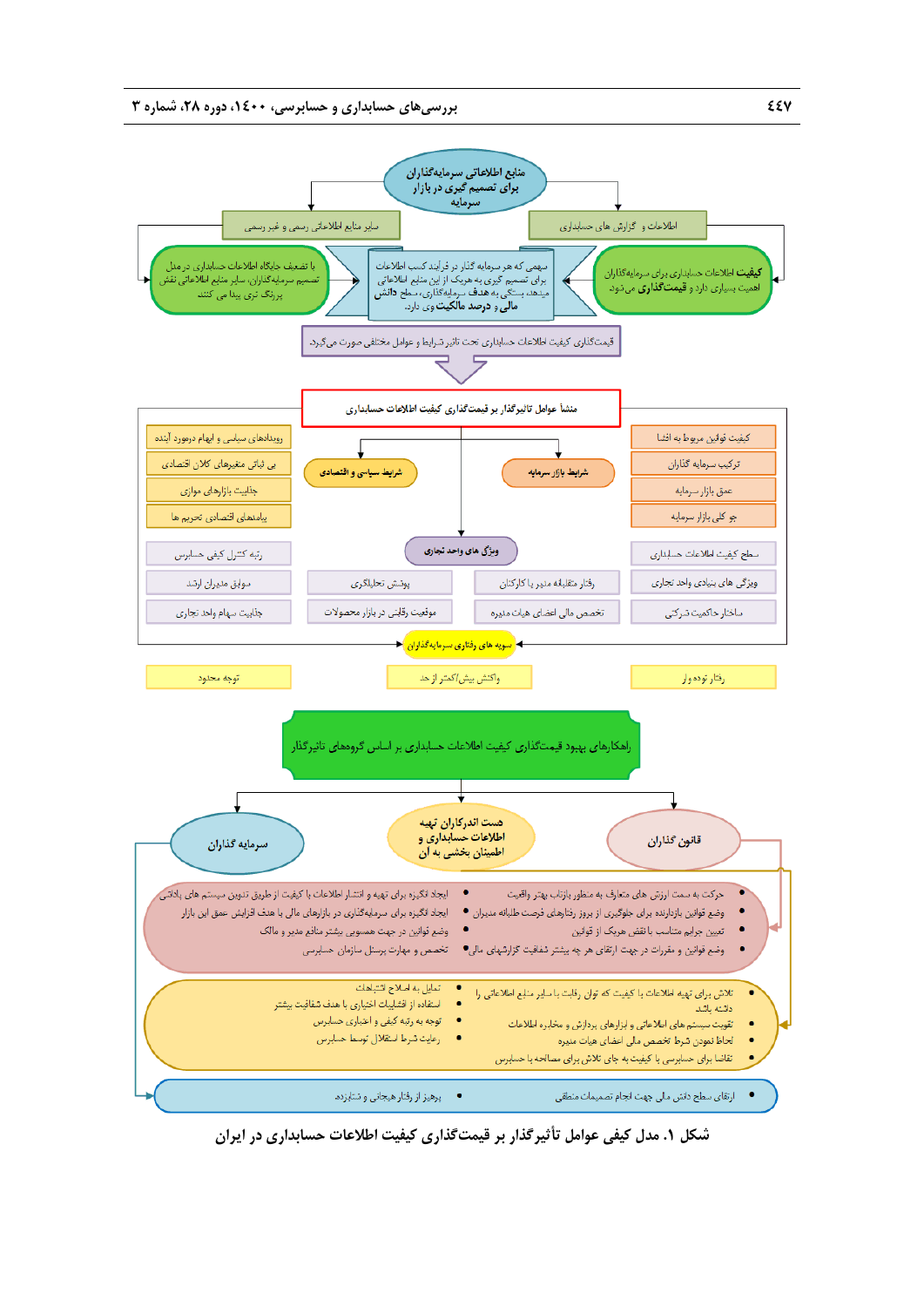در ادامه مضمونهاي اصلي، فرعي و دستههاي مفهومي معرفي و تجزيهوتحليـل شـده اسـت و در مـواردي، بـراي نمونه به يكي از كدها اشاره مي شود. هدف از ارائه اين بخش، مشخص كردن مفهوم هر مضمون و رابطه آن بـا موضـوع پژوهش بر اساس منبع دادههاي جمعآوري شده (متون نظري و مصاحبهها) و همچنـين نظرهـا و تفسـيرهاي پژوهشـگر است. مدل كيفي عوامل اثرگذار بر قيمتگذاري كيفيت اطلاعات حسابداري در ايران، در شكل 1 ارائه شده است.

### **تعريف كيفيت اطلاعات حسابداري**

صاحبنظران با اشاره به تمام ويژگيهاي كيفي مطرح شـده در بيانيـة مفـاهيم گزارشـگري مـالي بـراي اطلاعـات، بـر معيارهاي مربوطبودن، صداقت در ارائه و قابليت پيشبيني تأكيد ويژهاي كردند. براي حفظ جايگاه اطلاعات حسابداري در مدل تصميم سرمايهگذاران و رقابت با ساير منابع اطلاعاتي، ويژگي بهموقعبودن، اهميت خاصي دارد. چنانچـه اطلاعـات حسابداري تمام ويژگيهاي كيفي را داشته باشد؛ اما بهموقع در اختيار استفادهكنندگان قرار نگيرد، ارزش خـود را از دسـت ميدهد. از ديد صاحبنظران، صداقت در ارائة ويژگي قابليت پيشبيني مربوط به مهمترين كـاربرد اطلاعـات حسـابداري براي سرمايهگذاران است. سرمايهگذاران انتظار دارند كه با مطالعه و تحليل اطلاعات حسابداري بتوانند وضعيت آتي واحد تجاري را پيشبيني و نتايج را در تصميمگيريهاي خود لحاظ كنند.

«كيفيت حسابداري از نظر من هر اطلاعاتي يا حسابداري يا غير حسابداري، آن چيزي كـه واقعيـت را بيـان كنـد. يعني بيان واقعيتها صرفنظر از اينكه اين اطلاعات ميتواند مثبت باشد براي گروه يـا منفـي باشـد. چيـزي كـه بتواند واقعيتها را بيان كند از نظر من بالاترين كيفيت اطلاعاتي را ميتواند دشته باشد» (0401I(.

### **نقش و جايگاه اطلاعات حسابداري در تصميمات سرمايهگذاران**

#### **ارزشمندي اطلاعات حسابداري**

با توجه به عدم دسترسي مستقيم سرمايهگذاران به رويدادهاي داخلي واحد تجاري، اطلاعات حسابداري بهعنوان يكي از مهمترين منابع اطلاعاتي در بازارهاي سرمايه شناخته ميشود. گزارشهاي مالي ابزاري مناسب براي كاهش عدم تقـارن اطلاعاتي است و عملكرد بازار سرمايه را بهبود ميبخشد. از ديد صاحبنظـران، سـطح اسـتفاده از اطلاعـات حسـابداري توسط سرمايهگذاران، بهعنوان مبناي اصلي تصميمهاي مالي، به هدف سرمايهگذاري، سطح دانش مـالي سـرمايهگـذار و درصد مالكيت وي بستگي دارد.

«سرمايهگذاران حتماً از اطلاعات حسابداري براي تصميمات سرمايهگذاري كه يكي بحـث قيمـت مناسـب خريـد است، استفاده ميكنند. در اين سالها حجم زيادي از شركتهايي كه در بورس عرضه اوليه كردنـد، شـركتهـاي دولتي بودند كه بر اساس يك مدل هايي قيمتگذاري شدند. عموماً مبتني بر اطلاعات حسـابداري! بنـابراين، ايـن اطلاعات مهم است. اتفاقاً من جزء كساني هستم كه معتقدم بازار سرمايه ايران كارا هم است؛ يعني بـه اطلاعـات واكنش نشان ميدهد و اطلاعات صورتهاي مالي برايشان مهم بوده است»(0606I(.

### **تأثير هدف سرمايهگذاري**

سطح استفاده از اطلاعات حسابداري براي تصميمگيري، بسته به نوع هدف سرمايهگذار از فعاليت در بازار سرمايه متفاوت است. در صورتي كه سرمايهگذار قصد مالكيت بلندمدت بخشي از سهام واحد تجاري را داشته باشد، بـهمنظـور آگـاهي از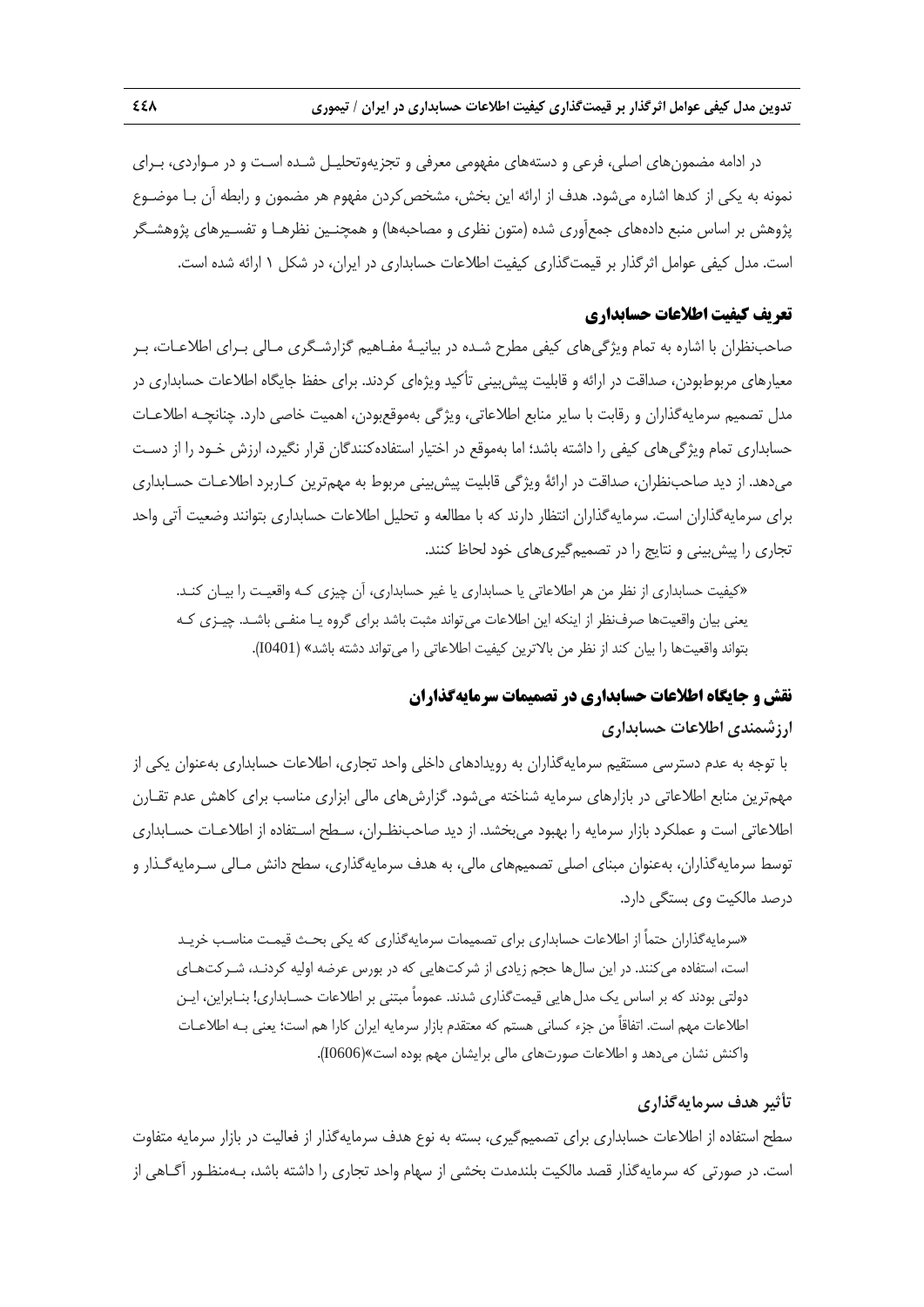وضعيت مالي و عملكرد آن، از گزارشهاي مالي منتشر شده، بهعنوان منبع اطلاعاتي با ارزش استفاده مـيكنـد. در ايـن مورد، انتظار ميرود كه سرمايهگذار سطح كيفيـت اطلاعـات حسـابداري را در ارزيـابيهـاي خـود لحـاظ كنـد؛ امـا اگـر سرمايهگذار تنها با هدف كسب سودهاي كوتاهمدت به خريد و فروش سهام اقدام كند، تلاش ميكند تا از راهي به غير از اتكا بر مطالعه و تحليل گزارشهاي مالي، تصميمگيري كند و به مطلوبيت مدنظر خود دست يابد.

### **تأثير سطح دانش مالي سرمايهگذار**

سطح دانش مالي سرمايهگذار با ميزان استفاده از اطلاعـات حسـابداري رابطـة مسـتقيم دارد. مطالعـه و تحليـل بنيـادي صورتهاي مالي، بخشي از فعاليت معمول سرمايهگذار آگاه و بهرهمند از دانش مالي است. در حالي كه سرمايهگذاري كه بدون تخصص در زمينهٔ مالي اقدام به خريد و فروش سهام مي كند، در تصميمگيري مستقل عمل نمي كند و بـه تنهـايي قادر به استفاده از محتواي اطلاعاتي موجود در گزارشهاي مالي نيست.

### **تأثير درصد مالكيت سرمايهگذار**

سرمايهگذاراني كه بهواسطة درصد پايين سرمايهگذاري در سهام يك واحد تجاري، بهعنـوان سـرمايهگـذار خُـرد شـناخته ميشوند، در مقايسه با سرمايهگذاران عمده به اطلاعات حسابداري بيشتري نياز دارند؛ زيرا سـرمايهگـذاران خُـرد بـه غيـر از گزارشهاي منتشر شده حسابداري، به اطلاعاتي ديگري در خصوص رويدادهاي داخلي واحـد تجـاري دسترسـي ندارنـد. در حالي كه سرمايهگذاران عمده، بهدليل نفوذي كه در اختيار دارند از سازوكارهـاي ديگـري بـراي آگـاهي از وضـعيت شـركت استفاده ميكنند. بنابراين كاربرد اطلاعات حسابداري براي سرمايهگذاران عمده در مقايسه با سرمايهگذاران خُرد، كمتر است.

### **تأثير ساير منابع اطلاعاتي**

اطلاعات حسابداري تنها يكي از منابع اطلاعاتي است كه سرمايهگذاران براي تصميمگيري بر آن اتكا ميكننـد. از جملـه ساير منابع اطلاعاتي، ميتوان به گزارش تحليلگران، اخبار منتشره شده دربارة واحد تجاري و مصاحبة مديران ارشد اشاره كرد. به اين ترتيب ساير منابع اطلاعاتي بهعنوان رقيبي براي گزارشها و اطلاعات حسابداري عمل ميكند و ميتواند بر جايگاه آن در مدل تصميم سرمايهگذاران اثرگذر باشد.

تجربة خود من حداقل نشان داده كه لزوماً اين اطلاعات مالي يا صورتهاي مالي، حتي گزارشهايي كه بهصورت ماهيانه در بازار منتشر ميشوند، تنها منبع اطلاعاتي استفادهكنندگان نيست و بعضي اوقات اين اطلاعات را مربوط نميدانند. يعني آن سرمايهگذار يا استفادهكنندة حرفهاي، در كنار اطلاعات مـالي خـود، بـه سـراغ اطلاعـات بـازار ميرود (0503I(.

## **منشأ و نحوه اثرگذاري عوامل تأثيرگذار بر قيمتگذاري كيفيت اطلاعات حسابداري**

در دستهبندي كلي، منشأ عوامل تأثيرگذار بر فرايند قيمتگذاري كيفيت اطلاعات حسابداري در چهار گروه جاي ميگيرد. هر گروه شامل مواردي است كه از دو طريق فرايند قيمتگذاري كيفيت اطلاعات حسابداري را تحت تأثير قرارمـي‹هـد؛ ايجاد تغيير در سطح كيفيت اطلاعات حسابداري و ايجاد تغيير در سـطح كـاربرد اطلاعـات حسـابداري، بـهعنـوان منبـع اطلاعاتي ارزشمند براي تصميمگيريهاي اقتصادي در بازار سرمايه.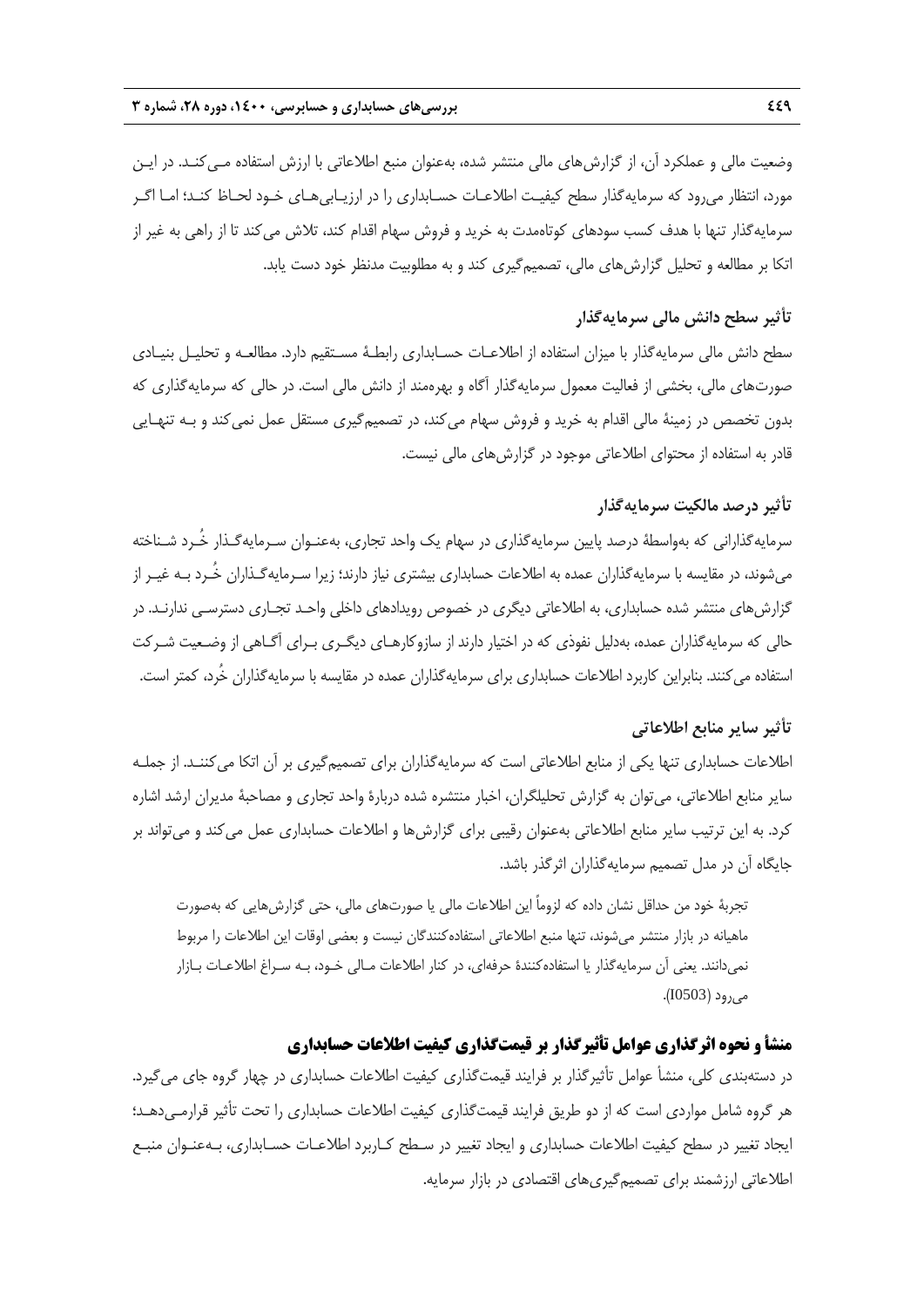### **شرايط بازار سرمايه**

#### **كيفيت قوانين و مقررات مربوط به افشا**

سازمان بورس اوراق بهادار، بهعنوان نهاد ناظر بر عملكرد بازار سرمايه، از طريق تدوين و الزام قوانين و مقررات مربوط به افشا، كيفيت اطلاعات حسابداري در دسترس سرمايهگذاران را تحت تأثير قرار مـي دهـد. هرچـه ايـن قـوانين بيشـتر بـه شفافيت اطلاعات حسابداري كمك كند و از ضمانت اجرايي مناسبي برخوردار باشـد، احتمـال بازتـاب كيفيـت اطلاعـات حسابداري در مدل تصميم سرمايهگذاران نيز افزايش مييابد.

### **تركيب سرمايهگذاران**

تركيب سرمايهگذاران فعال در بازار سرمايه از جهـت مـدل تصـميمگيـري و سـطح دانـش مـالي متفـاوت اسـت. مـدل سرمايهگذاري همه سرمايهگذاران يكسان نيست. به بيان ديگر، همه سرمايهگذاران براي تصميمهـاي قيمـتگـذاري بـه كيفيت اطلاعات حسابداري توجه نميكنند و در عوض بر پايه اطلاعات بهدستآمده از ساير منابع خبـري تصـميمگيـري ميكنند. از سوي ديگر، هرچه سواد مالي سرمايهگذاران بيشتر باشد، احتمال اينكه قيمـتگـذاري بـر اسـاس يـك مـدل منطقي و با اتكا بر اطلاعات حسابداري انجام شود، بيشتر است.

#### **عمق بازار سرمايه**

بازار عميق بازاري است كه براي تغيير قيمت (صعود يا سقوط)، حجم سفارش بايد به مقدار قابل توجهي افزايش يابد. كم بودن عمق بازار سرمايه باعث ميشود كه فاصله بين ارزش ذاتي و قيمت سهام افزايش يابد.

در شرايط بازار سرمايه عمق بازار خيلي مهم است. يعني بازار را بتوان راحت دستكاري كرد يا خيـر. الان بـازار مـا بهگونهاي است كه راحت دستكاري ميشود.... شرايط بازار سرمايه خيلـي مهـم اسـت، بـهخصـوص عمـق بـازار! هرچقدر عمق بازار بيشتر باشد، اين موضوعي كه شما ميگوييد خـودش را بهتـر مـيتوانـد نمـايش دهـد؛ يعنـي هرچقدر بازار كمتر بتواند دستكاري شود، رابطهاي كه ما ميسنجيم خيلي بهتر ميتواند اتفاق بيفتد (1007I(.

### **جو كلي (مثبت يا منفي) بازار سرمايه**

در هر زمان، جو كلي بازار سرمايه بر اثر شرايط و عوامل گوناگون ممكن است مثبت يا منفي باشد. مثبت يا منفـي بـودن جو بازار، بر تصميمهاي غيرمنطقي سرمايهگذاران دامن ميزند و نقش كيفيت اطلاعات حسابداري در قيمتگذاري سـهام را كاهش ميدهد.

### **وضعيت سياسي و اقتصادي (درسطح كلان)**

**رويدادهاي سياسي و ابهام در مورد آينده**  وقوع رويدادهاي سياسي با اهميت، بهويژه وقايع مربوط به روابط خارجي كشور در منطقه و در جهان با سـاير كشـورها و همچنين رويدادهاي سياسي داخلي، از يك سو به افزايش احتمال رفتار هيجاني و غيرمنطقي سرمايهگـذاران و در نتيجـه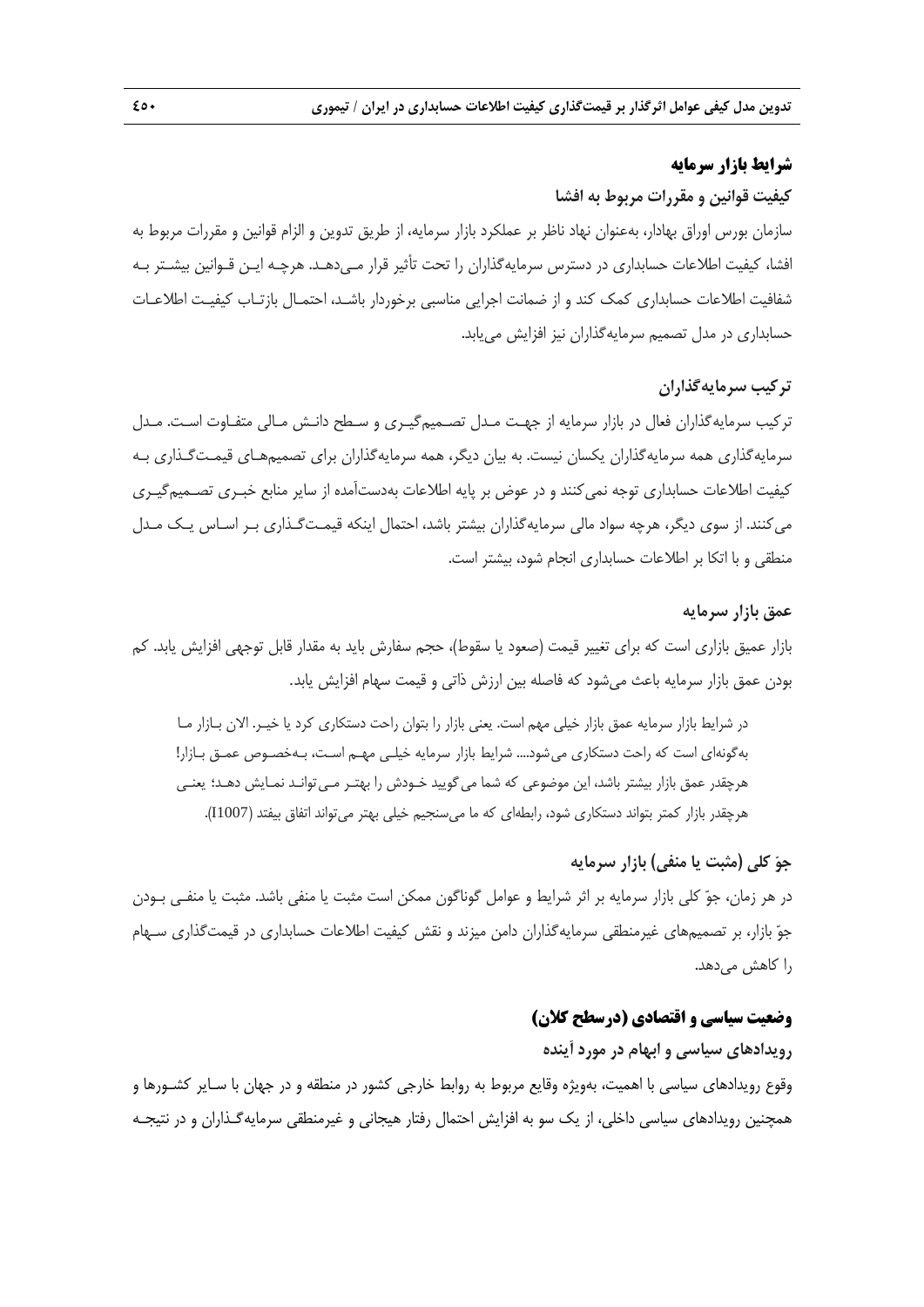كمرنگشدن نقش اطلاعات حسابداري در تصميمهاي قيمـتگـذاري منجـر مـيشـود و از سـوي ديگـر، وقـوع پيـاپي رويدادهاي سياسي با اهميت، در خصوص وضعيت سياسي كشور ابهام ايجاد ميكند و به وضعيت مذكور دامن ميزند.

«من نقش بحران عوامل سياسي، البته منظور از سياسي كه ما در حسابداري سراغ داريم نه، سياسـي خـود كشـور است و رابطهاي كه كشور با ديگران دارد، زياد ميدانم...» (1616I(.

#### **بيثباتي متغيرهاي كلان اقتصادي**

بيثباتي متغيرهاي كلان اقتصادي از يك سو بر كيفيت اطلاعات توليـد شـده اثـر مـيگذارنـد و از سـوي ديگـر، مـدل تصميمگيري و قيمتگذاري سرمايهگذاران را تحت تأثير قرار ميدهند. براي مثال، بالا و متغيـر بـودن نـرخ تـورم باعـث ميشود كه كيفيت اطلاعات حسابداري از بعد مربوطبودن و قابليت مقايسه كاهش يابد و از سوي ديگر، سرمايهگذاران در وضعيت بيثباتي قيمتها، تحت تأثير منابع اطلاعاتي ديگري غير از گزارشهاي صورتهاي مـالي، بـه خريـد و فـروش سهام مبادرت مي كنند.

### **جذابيت بازارهاي موازي**

چنانچه بازارهاي موازي با بازار سرمايه، از جمله بازار مسكن و طلا، از جذابيت بيشتري برخوردار باشـند، سـرمايهگـذاران بهسمت آن بازارها سوق پيدا ميكنند و اين مسئله بر عملكرد بازار سرمايه اثر ميگذارد. از جملـه ايـن بازارهـاي مـوازي ميتوان به بازار دلار و طلا اشاره كرد.

#### **پيامدهاي تحريمهاي اقتصادي**

عمليات بسياري از شركتهاي فعال در بورس متكي به واردات و صادرات است و به همين دليل نخستين پيامـد تحـريم اقتصادي عليه ايران، افزايش نرخ تأمين مواد اوليه، كاهش عرضه محصولات در عرصة بينالمللي و كاهش توان رقـابتي شركتهاست. پيامد ديگر، تشديد تحريمهاي اقتصادي، افزايش ريسك سرمايهگذاري، در نتيجة افـزايش احتمـال رفتـار متقلبانة مديران در گزارشگري مالي و تضعيف محتواي اطلاعاتي صورتهاي مالي است.

#### **ويژگيهاي واحد تجاري**

#### **سطح كيفيت اطلاعات حسابداري**

سطح كيفيت اطلاعات حسابداري مهمترين عامل تعيين كنندهٔ واكنش سرمايهگذاران به گزارش هاي مـالي واحـد تجـاري است. يكي از پيامدهاي بسيار مهم بهبود كيفيت اطلاعات حسابداري، كاهش عدم تقارن اطلاعاتي بين مـديران و افـراد برون سازماني است. مديران با مخابرة اطلاعات با كيفيت دربارة وضعيت و عملكرد واقعي واحد تجاري، دامنـة اطلاعـات محرمانه را كاهش ميدهند و اعتماد و توجه سرمايهگذاران را جلب ميكنند. با ثابت درنظر گرفتن ساير شرايط و عوامـل، در صورتي ميتوان از سرمايهگذار انتظار داشت به افشاي اطلاعات حسابداري واكنش نشان دهـد كـه ايـن اطلاعـات از لحاظ كيفيت در سطح قابل قبولي باشد.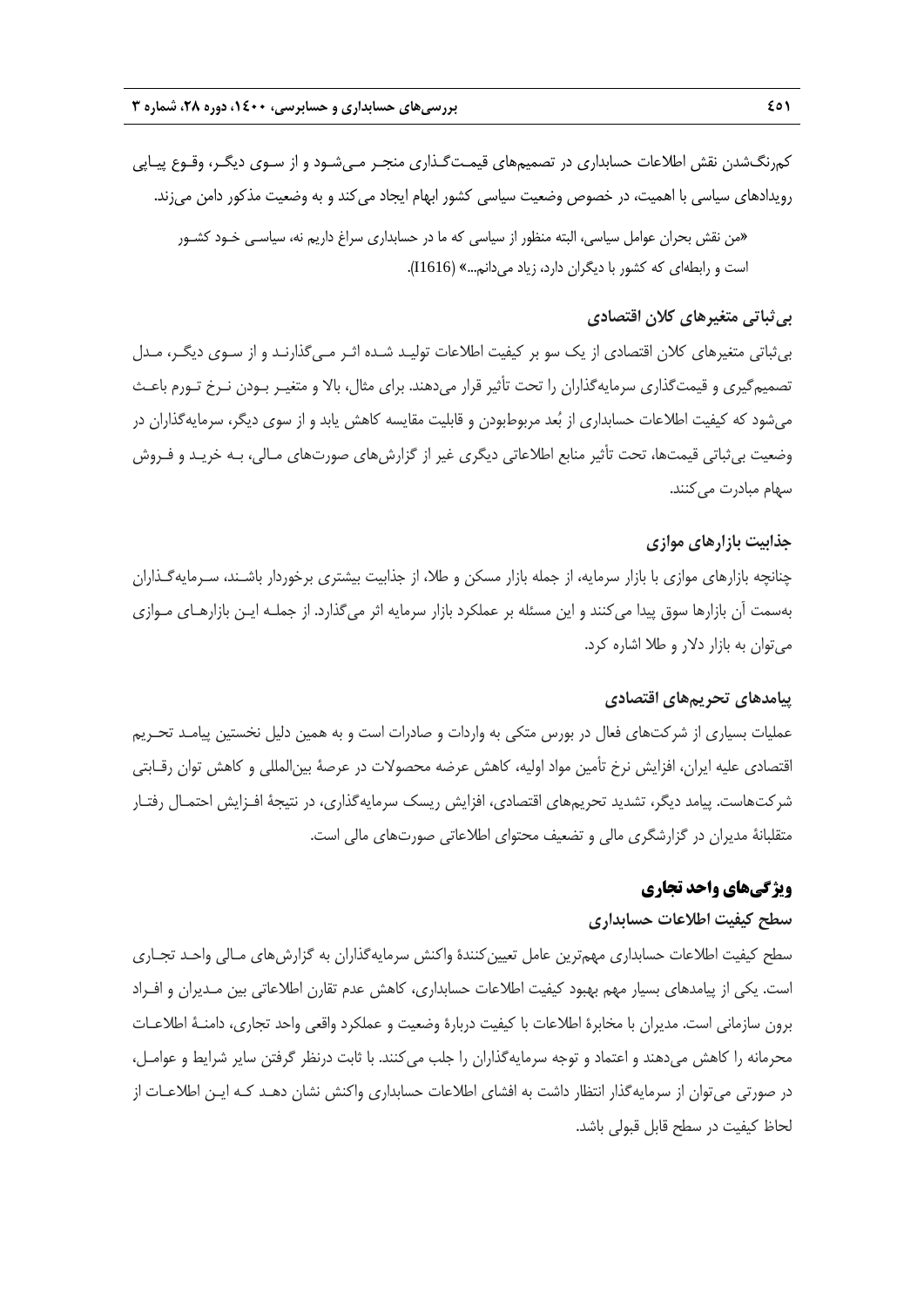## **ويژگيهاي بنيادي واحد تجاري**

هريك از ويژگيهاي بنيادي واحد تجاري را كه به نحوي بر كيفيت اطلاعات حسابداري يا بر ديد سرمايهگذار به شـركت مؤثر است، در اين گروه جاي دارد. از جمله اين ويژگيها ميتوان به نوع مالكيت (دولتي يا غيـر دولتـي بـودن)، صـنعت، اندازه، عمر، ريسك اعتباري، وضعيت سودآوري و نوع محصول واحد تجاري اشاره كرد. موقعيت واحـد تجـاري از لحـاظ هريك از اين ويژگيها، ميتواند موجب حساسيت بيشتر يا كمتر سرمايهگذاران به كيفيت اطلاعات حسابداري شود.

«بعضي صنايع يك مقدار ناشناختهترند. يكسري صنايع ميآيند كه بهنسبت صنايع جديدي هسـتند و بـه همـان اندازه درآمدها، هزينهها و داراييهايشان پيچيدگي دارد. عليرغم اين تفاوتهايي كه بـين صـنايع مختلـف اسـت سرمايهگذاران خيلي تفاوت اين صنايع را نميفهمند! ... اينها خيلي شناخت بازار از آنها ندارند.» (1426I(.

### **ساختار راهبري شركتي**

دستورالعملهاي راهبري شركتي و ميزان رعايت آن در واحدهاي تجاري هم بر كيفيت اطلاعـات حسـابداري و هـم بـر رفتار و عملكرد افراد درون شركت تأثيرگذار است. راهبري شركتي ميتواند مديران را به افشاي اطلاعات مهم اجبار كنـد تا هزينههاي نمايندگي ناشي از عدم تقارن اطلاعاتي بين مديران و سهامداران كاهش يابد. به اين ترتيب ميتوان بهبـود راهبري شركتي را عاملي مؤثر بر كيفيت اطلاعات حسابداري و در نتيجه، ارزيابي بهتر سرمايهگذاران در مورد سهام تلقي كرد.

#### **رفتار متقلبانة مدير يا كاركنان**

رفتار متقلبانة مدير يا كاركنان، از يك سو، كيفيت اطلاعات حسابداري را از ابعاد مختلف زيـر سـؤال مـيبـرد و از سـوي ديگر، در صورت افشاي اخبار مربوط به آن، سابقة واحد تجاري نزد سرمايهگذاران مخدوش ميشود و اعتماد آنها را حتـي در دورههاي بعد سلب ميكند. به اين ترتيب، آثار منفي رفتار متقلبانة مدير يا كاركنان بر كيفيت اطلاعات حسابداري و بر اطمينان سرمايهگذاران، در فرايند قيمتگذاري سهام نمود مييابد.

#### **تخصص مالي اعضاي هيئتمديره**

ويژگيهاي فردي مديران، يكي از موارد تأثيرگذار بر شـفافيت و كيفيـت گزارشـگري مـالي اسـت. از جملـه مهـمتـرين ويژگيهاي فردي ميتوان به دانش و تخصص مالي اشاره كرد كه تعيينكنندة رفتار و نوع تصميمهاي مديران در سازمان است. انتظار ميرود مديراني كه از توانايي بالاتري در درك و تحليل مباحث مالي برخوردارنـد، از شـرايط آتـي شـركت و صنعت خود پيشبيني بهتري داشته باشند و در نتيجه، برآوردهاي واقعبينانهتري انجام دهنـد. همچنـين تخصـص مـالي مديران، به نظارت دقيقتر بر اطلاعات مالي تهيه شده توسط حسابداران منجر ميشود. از سوي ديگر، توانايي و تخصص مديران تأثير بسيار مثبتي بر نگرش سرمايهگذاران نسبت به واحد تجاري دارد.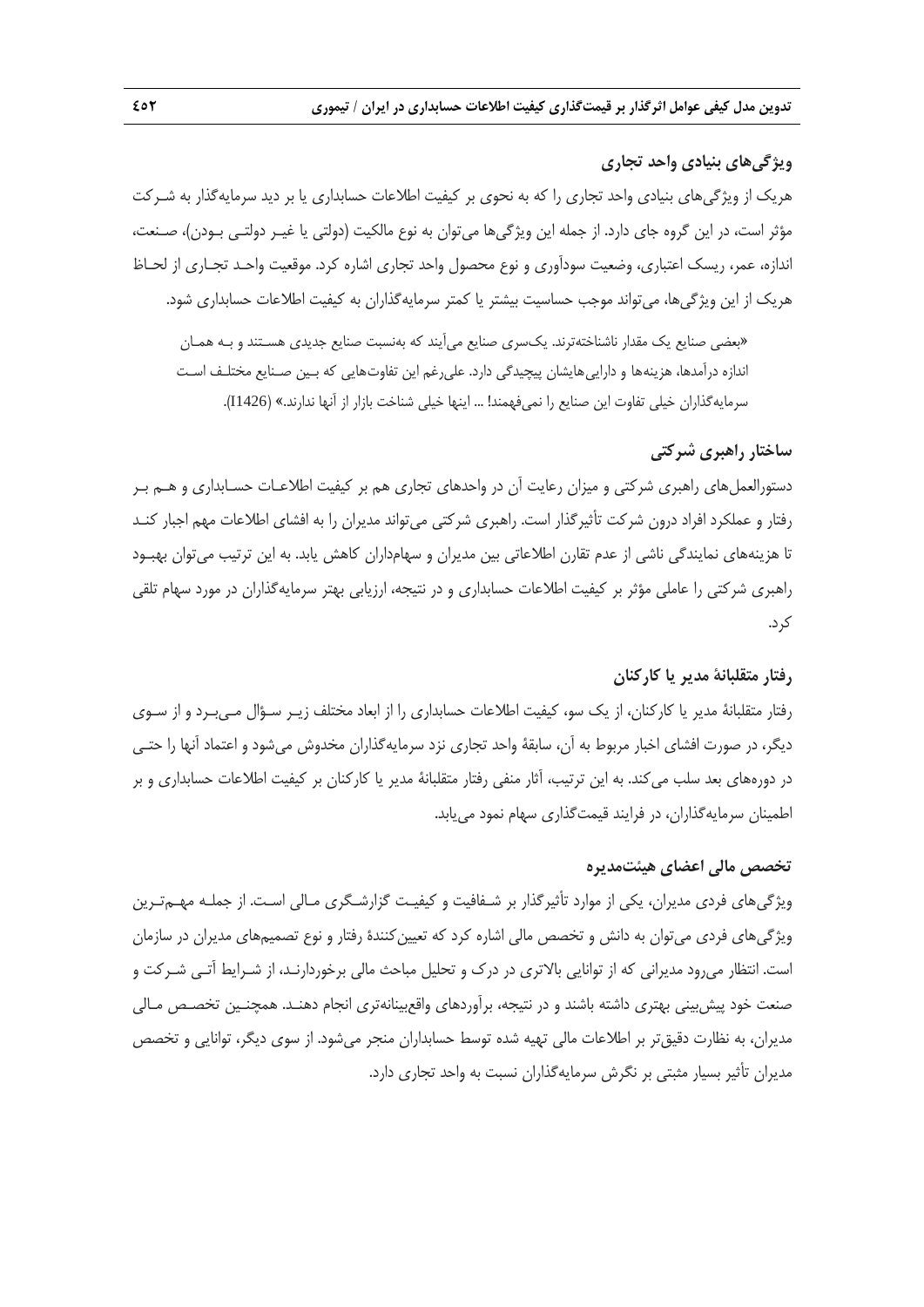# **<sup>1</sup> پوشش تحليلگري**

اين اصطلاح به تعداد تحليلگراني كه روند فعاليتها، وضعيت و گزارشهاي مالي شركت را دنبال ميكنند و نتايج تحليـل خود را در اختيار سرمايهگذاران قرار ميدهند، اشاره ميكند. با توجه به توانايي محدود بسياري از سرمايهگذاران در ارزيابي و تجزيهوتحليل اطلاعات حسابداري، پوشش تحليلگري مناسب به آنها كمك ميكند تـا فراينـد قيمـتگـذاري سـهام را بهصورت منطقيتر و با توجه به سطح كيفي اطلاعات حسابداري انجام دهنـد. در مقابـل، كيفيـت اطلاعـات حسـابداري شركتي كه از پوشش تحليلگري مناسبي برخوردار نيست، با احتمال كمتري توسط سرمايهگذاران مورد توجه قرار ميگيرد و قيمتگذاري ميشود.

### **موقعيت رقابتي در بازار محصولات**

يكي از عوامل مهم در تصميمگيري براي افشاي داوطلبانة مديران، رقابت در بازار محصولات است. فعاليت واحد تجـاري در فضايي رقابتي، مدير را وادار ميكند تا براي جلب توجه و اعتماد سرمايهگذاران، كيفيت اطلاعات حسـابداري را بهبـود بخشد و با افشاي بهموقع اطلاعات، زمينة قيمتگذاري بهتر اطلاعات توسط سرمايهگذاران را فراهم آورد. در مقايسـه، در خصوص شركتي كه در بازار محصولات موقعيت انحصاري دارد، ممكن است سرمايهگذاران حساسيت كمتري به كيفيـت اطلاعات حسابداري داشته باشند و قيمتگذاري كيفيت اطلاعات حسابداري كمتر از حد انتظار صورت گيرد.

### **رتبة كنترل كيفي حسابرس**

رتبهبندي مؤسسههاي حسابرسي در ايران، توسط سازمان بورس و اوراق بهادار بهصورت ساليانه و بر اساس معيارهايي از جمله ارزيابي كاركنان مؤسسة حسابرسي، ارزيابي تنوع ارائه خدمات، اطلاعرساني و موقعيـت در بـازار حرفـهاي، ارزيـابي كيفيت خدمات و همچنين معيارهاي تخلفهايي مانند سوابق تخلفاتي مؤسسه طي پـنج سـال اخيـر، صـورت مـيگيـرد. بديهي است كه سرمايهگذاران براي صورتهاي مالي حسابرسي شده توسط مؤسسهاي بـا امتيـاز بـالاتر، ارزش بيشـتري قائل هستند و با اعتماد بيشتري اين دسته از اطلاعات حسابداري را در ارزيابي خود لحاظ ميكنند.

#### **سوابق مديران ارشد**

يكي ديگر از عواملي كه بر نگرش سرمايهگذاران به واحد تجـاري و سـودمندي اطلاعـات حسـابداري در تصـميمگيـري تأثيرگذار است، موضوع سوابق مديران ارشد شركت است. سرمايهگذاران به اطلاعات حسابداري شركتي كـه تحـت نظـر مديري با سابقة درخشان در امر مديريت و رعايت اصول اخلاقي تهيه شده است، اعتماد و اطمينان بيشتري دارند. بديهي است كه در اين حالت، احتمال قيمتگذاري كيفيت اطلاعات حسابداري نيز افزايش مييابد.

#### **جذابيت سهام واحد تجاري**

گاهي سهام يك شركت يا گروهي از شركتهاي فعال در يك صنعت خاص، به دلايـل مختلـف بـراي سـرمايهگـذاران جذابيت پيدا ميكند. از جمله اين دلايل، ميتوان به چشمانداز مثبت، نسبت E/P مطلوب، وضعيت رشد شركت يا صنعت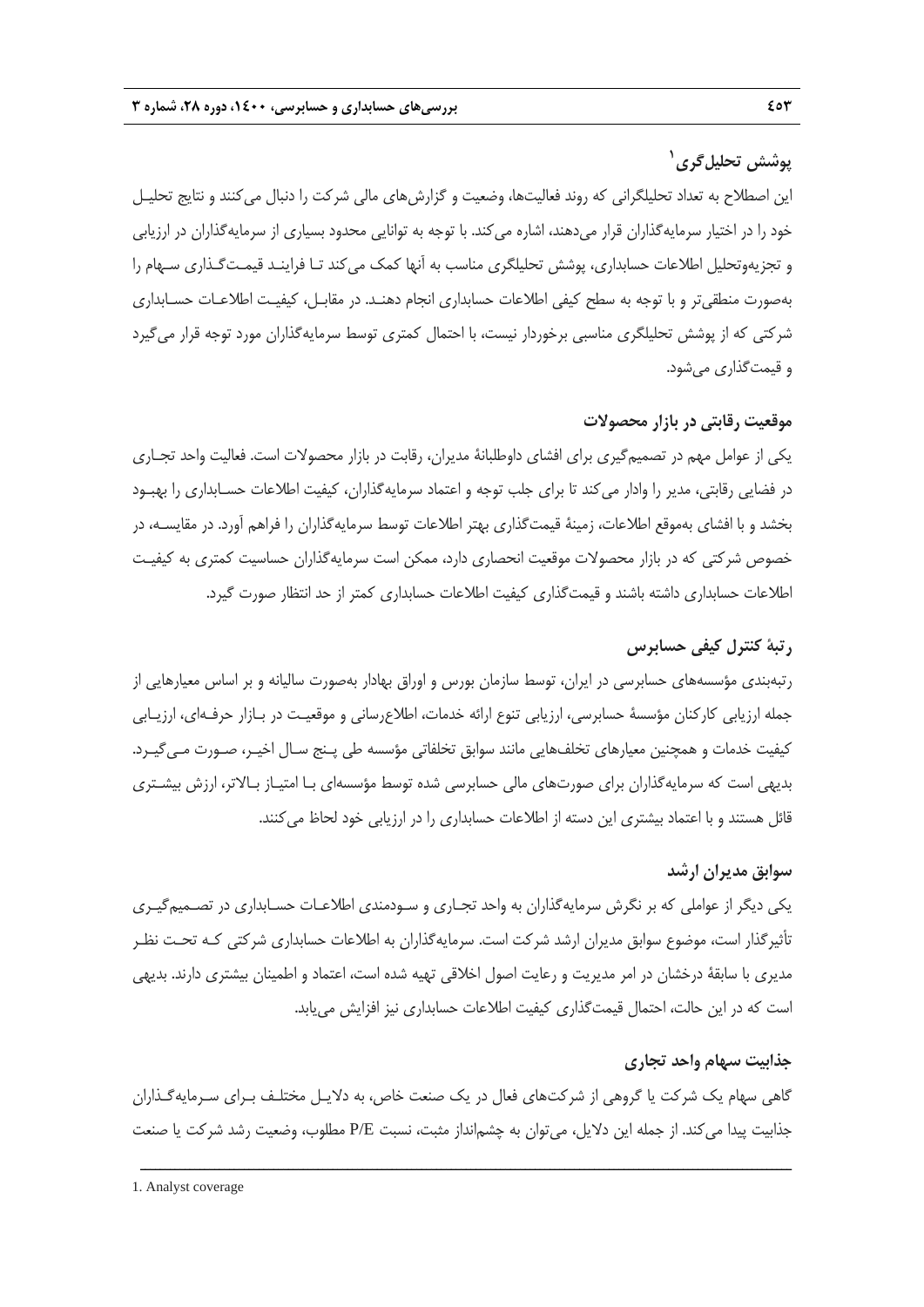**تدوين مدل كيفي عوامل اثرگذار بر قيمتگذاري كيفيت اطلاعات حسابداري در ايران / تيموري 454** 

يا اخبار محرمانه دربارة آن سهام خاص اشاره كرد. در چنين وضعيتي، انتظار ميرود كه سرمايهگذاران توجهي بـه كيفيـت اطلاعات حسابداري نداشته باشند و بر اساس شاخصهاي ديگر، سهام شركت مدنظر را ارزيابي كنند.

#### **سويههاي رفتاري سرمايهگذاران**

تاكنون سويههاي رفتاري بسياري در حوزة مالي رفتاري شناسايي و بررسي شده است. از ديد مصاحبهشـوندگان پـژوهش حاضر، تأثير و اهميت سه مورد از سويههاي رفتاري در بازار سرمايه ايران بيش از ساير موارد است.

#### **رفتار تودهوار**

رفتار تودهوار شناختهشدهترين پديدة عيني در بازارهاي سرمايه است كه از گرايش افراطي افراد به عملكرد تـوده حكايـت ميكند. مهمترين دليل بروز چنين رفتاري را ناشي از عدم تقارن اطلاعـاتي دانسـتهانـد. عـدم تقـارن اطلاعـاتي موجـب ميشود اين تصور ايجاد شود كه ساير سرمايهگذاران بر اساس يكسـري اطلاعـات محرمانـه، عملكـرد مشـابهي دارنـد، بنابراين بهتر است كه از آنها تقليد شود. در اين حالت، سـرمايهگـذاران اطلاعـات حسـابداري در دسـترس خـود را كنـار ميگذارند و رفتار ساير سرمايهگذاران را مبناي تصميمهاي خود قرار ميدهند.

«رفتار گلهاي كه وجود دارد، يك فرد دنبالهرو عقايد ديگران قرارميگيرد و خودش متخصـص و آگـاه نيسـت كـه بخواهد تصميمگيري كند. اين سويهاي است كه در بازار سرمايه ما به چشم مـيخـورد. يعنـي مـن بارهـا ايـن را بهوضوح ديدم كه در سهم نيست؛ ولي اين رفتار گلهاي آنقدر زياد است كه آدم تعجب ميكند افـراد مـا چـرا ايـن گونه برخور ميكنند كه اين به مسائل فرهنگي ما برميگردد.» (1512I(.

### **واكنش بيش/كمتر از حد**

گاهي بسياري سرمايهگذاران به اطلاعات جديد، بيشتر يا كمتر از حد انتظار و عقلايي واكنش نشان ميدهند. معمولاً بازار به اطلاعات مربوط اما پيچيده و حاوي اعداد و ارقام زياد، واكنش كمتر از حد نشان ميدهند و در مقابل به اخبار مبهمـي كه بهطور گسترده منتشر ميشود و رنگوبوي شايعه دارد، واكنش بيش از حد نشان ميدهند.

#### **توجه محدود**

بهدليل حجم زياد اطلاعات در دسترس، تحليل و بررسي تمام اطلاعات براي سرمايهگـذاران ممكـن نيسـت و بـه ناچـار بهصورت گزينشي به ارزيابي اطلاعات ميپردازند. از اينرو با نوعي محدوديت روانشناختي با عنوان توجه محدود مواجـه ميشوند. به همين دليل، اين احتمال وجود دارد كه بخشي از اطلاعات حسابداري با اهميت بهدليل سوية رفتـاري توجـه محدود سرمايهگذاران، قيمتگذاري نشود و سرمايهگذاران در ارزيابي آن را لحاظ نكنند.

پاسخ دومين سؤال پژوهش با موضوع راهكارهايي براي بهبود وضعيت قيمتگذاري كيفيت اطلاعات حسابداري در ايران، در آخرين قسمت مدل كيفي (شكل 1) مطـرح شـده اسـت. در ايـن قسـمت، راهكارهـاي حاصـل از كدگـذاري و پيادهسازي تحليل مضموني روي متن مصاحبهها بر اساس نقشي كه هريك از طرفهاي تأثيرگذار در اين زمينه ميتواند ايفا كند، به سه دستة قانونگذاران، دستاندركاران تهية اطلاعات حسابداري و اطمينانبخشـي بـه آن و سـرمايهگـذاران طبقهبندي شده است. با توجه به صراحت اين مطالب در مدل، از تكرار مجدد آن پرهيز ميشود.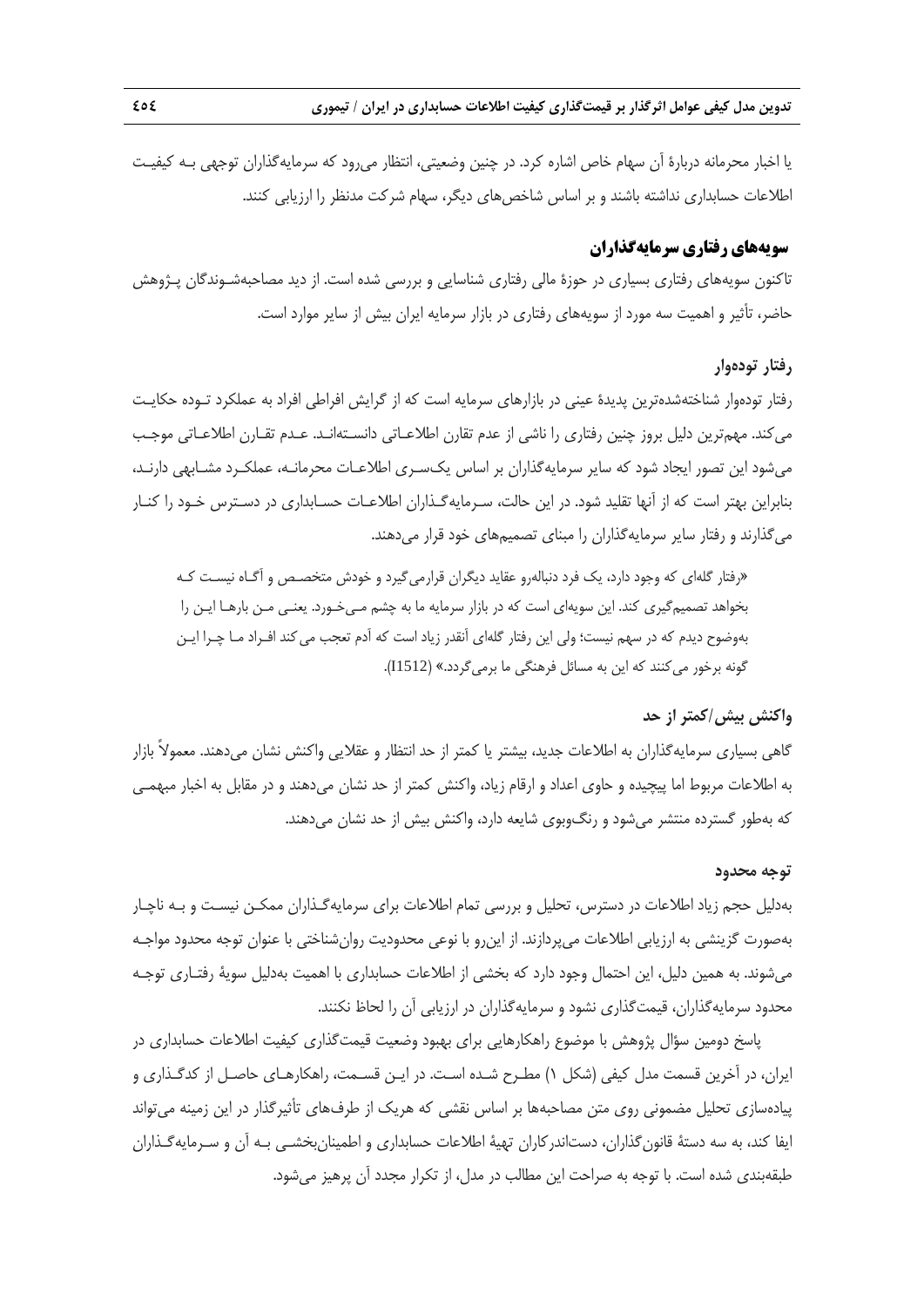### **اعتبارسنجي پژوهش**

در پژوهش حاضر، جهت سنجش اعتبار مراحل انجام پژوهش از دو معيار معرفي شده توسط گوبـا و ليـنكلن (1985) بـا <sup>1</sup> عنوان كفايت استنباطى<sup>٢</sup> و اطمينانِپذيرى"، استفاده شده است. براى اطمينان از كفايت اسـتنباطى، قسـمتهـايي از چنـد متن مصاحبه انتخاب شد و پژوهشگر آنها را دوباره تحليل كرد. براي بررسي قابليت اطمينان نتايج، از پژوهشـگر ديگـري خواسته شد تا كدگذاري و تحليل متنهاي منتخـب را مجـدداً انجـام دهـد. نتـايج تحليـل پژوهشـگر مسـتقل بـا نتـايج گزارششده در اين پژوهش يكسان بود. همچنين در راستاي ارزيابي كيفيت مدل تدوين شده در اين پژوهش، مدل اوليـه پس از تدوين به چهار نفر از مشاركتكنندگان در مصاحبه ارائه، نظرهاي تكميلي آنها دريافـت و تغييـرات پيشـنهادي در طراحي مدل نهايي اعمال شد.

### **نتيجهگيري و پيشنهادها**

كيفيت اطلاعات حسـابداري در عملكـرد بهينـه بازارهـاي سـرمايه و جلـب اعتمـاد سـرمايهگـذاران نقـش حيـاتي دارد. پژوهشهاي بسياري كه در حوزة قيمتگذاري كيفيت اطلاعات حسابداري انجام شده، حـاكي از ايـن اسـت كـه اگرچـه سرمايهگذاران كيفيت اطلاعات حسابداري را بهعنوان يكي از معيارهاي ريسك اطلاعات قيمتگذاري ميكنند؛ اما عوامل و شرايط بسياري بر واكنش آنان به كيفيت گزارشهاي مالي تأثيرگذار است. در پژوهش حاضر، تلاش شد عوامل مؤثر بر قيمتگذاري كيفيت اطلاعات حسابداري در ايران تا حد ممكن شناسايي شود. در همين راستا، ابتدا منشأ عوامل تأثيرگذار بر قيمتگذاري كيفيت اطلاعات حسابداري بر مبناي پژوهشهاي داخلي و خارجي انجام شده در اين حوزه، به چهار گروه دستهبندي شد: شرايط بازار سرمايه، وضـعيت سياسـي و اقتصـادي، ويژگـيهـاي واحـد تجـاري و سـويههـاي رفتـاري سرمايهگذاران. در مرحلة بعد، 17 مصاحبه نيمهساختاريافته با افراد متخصص و صاحبنظر در زمينة موضـوع ترتيـب داده شد. يافتههاي حاصل از پيادهسازي تحليل مضموني روي متن مصاحبهها و همچنين، روي متون نظري مرتبط، در قالـب مدل كيفي ارائه شد (شكل 1). سپس براي اطمينان از مناسببودن كيفيت پـژوهش، فراينـد اعتبارسـنجي بـراي مراحـل انجام پژوهش و مدل كيفي حاصل، صورت گرفت.

بر مبناي محتواي مدل ارائه شده، اطلاعات حسابداري يكي از منابع اطلاعاتي ارزشمند براي سرمايهگذاران در بازار سرمايه است. سهمي كه هر سرمايهگذار در فرايند كسب اطلاعات براي تصميمگيـريهـاي اقتصـادي بـه گـزارشهـاي حسابداري ميدهد، به هـدف سـرمايهگـذاري، سـطح دانـش مـالي و درصـد مالكيـت وي بسـتگي دارد. انتظـار مـيرود سرمايهگذاران خُردي كه افق بلندمدتي براي خريد سهام دارند و از سـطح مطلـوبي از دانـش مـالي برخوردارنـد، كيفيـت اطلاعات حسابداري را تحت تأثير شرايط و عوامل گوناگوني قيمتگذاري كنند. در اين پژوهش، بهطـور كلـي 21عامـل، بهعنوان عوامل مؤثر بر قيمتگذاري كيفيت اطلاعات حسابداري در ايران شناسايي شد. در قسمت نهايي مدل، با توجه به

- 1. Guba & Lincoln
- 2. Inference Adequacy
- 3. Dependability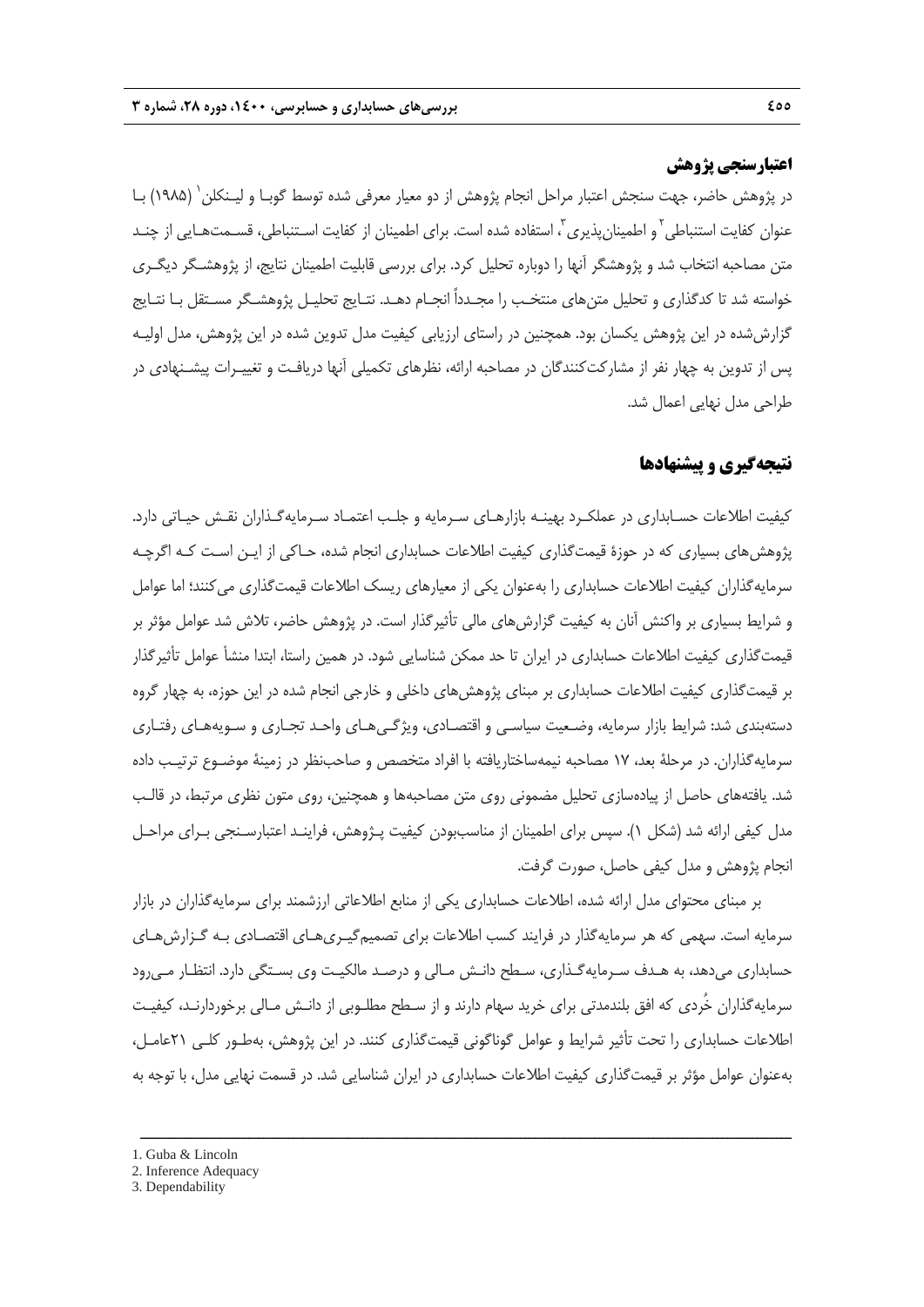نقشي كه هر يك از عناصر فعال در بازار سرمايه ميتواند در رابطه بـا بهبـود وضـعيت قيمـتگـذاري كيفيـت اطلاعـات حسابداري ايفا كند، راهكارهايي ارائه شده است.

اگرچه تاكنون پژوهشي در زمينة بررسي جامع عوامل مؤثر بر قيمتگذاري كيفيـت اطلاعـات حسـابداري در ايـران انجام نشده است، يافتههاي پژوهش حاضر، با بخشي از نتايج پژوهشهاي مرتبط در خصوص تأثيرگذاري عوامل مختلف بر واكنش سرمايهگذاران به كيفيت اطلاعات حسابداري، مطابقت دارد. از جمله اين پژوهشها ميتوان به پژوهش گري و همكاران (2009) و وليزاده و بهبهاني (1397) در خصوص شرايط بازار سرمايه، اميرآزاد و همكاران (1397) در خصـوص وضعيت سياسي و اقتصادي، خوفي (2020) در زمينة ويژگيهاي خاص واحـد تجـاري و كورنـل و همكـاران (2017) در خصوص سويههاي رفتاري سرمايهگذاران اشاره كرد.

پژوهش پيش رو با محدوديتهايي نيز همراه بوده است. از آنجا كه پژوهش كيفي، پديدة مدنظر را در بسـتري كـه رخ ميدهد، مطالعه ميكند، امكان تعميمپذيري نتايج و يافتههاي پژوهش به ساير شرايط و موقعيـتهـا محـدود اسـت. بنابراين، يافتههاي پژوهش حاضر را نيز نمي توان بهراحتي به ساير حوزهها تعميم داد. همچنين، امكان بروز پيش فرضها و تعصبهاي پژوهشگر در نتايچ پژوهش كيفي، انكارناپذير است. البته در پژوهش حاضر، تلاش شـده اسـت كـه تـا حـد ممكن بدون سوگيري عمل شود و يافتهها صرفاً بر اساس مباني نظري و تجربه و ديدگاه صاحبنظران، استخراج شود.

يافتههاي پژوهش حاضر به شناخت بهتر وضعيت حاكم بر بازار سرمايه ايران و شيوة تصميمگيـري سـرمايهگـذاران كمك ميكند. همچنين با فرض اينكه استفادة بهتر و بيشتر از اطلاعات حسابداري با كيفيت توسط سـرمايهگـذاران، بـه ارزشيابيهاي منطقيتر و تخصيص بهينة منابع در بازار سرمايه منجر ميشود، آشنايي با عوامل تأثيرگذار بر ايـن مسـئله، گامي مهم در جهت ارتقاي اهميت و جايگاه گزارشهاي مالي در تصميمگيريهاي اقتصادي است. بنابراين بـا توجـه بـه يافتههاي پژوهش، پيشنهاد ميشود:

- قانونگذاران و استانداردگذاران، تا حد امكان استانداردهاي حسابداري را در جهـت انعكـاس بيشـتر ارزشهـاي منصفانه بهروز رساني كنند.
- براي حضور اعضاي داراي تخصص مالي در هيئتمديره شركتهـاي سـهامي عـام، تأكيـد قـانوني و نظـارتي بهصورت جدي اعمال شود.
- جرايم و مجازات مرتبط با نقض قوانين مربوط به كيفيت اطلاعات حسابداري و گزارشـگري مـالي، از ضـمانت اجرايي مناسبي برخوردار شود.

همچنين به پژوهشگران پيشنهاد ميشود كه در پژوهشهاي آتي موضوعات زير را مدنظر قرار دهند:

- عوامل اثرگذار شناساييشده در اين پـژوهش را مبنـا قـرار داده و ميـزان اثرگـذاري هريـك از ايـن عوامـل را بهصورت تجربي و با استفاده از روشهاي كمي در بازار سرمايه ايران بررسي كنند.
- در مطالعهاي تطبيقي، قوانين افشا و گزارشگري مالي را در كشورهاي توسعهيافته با بازار سرماية ايران مقايسـه كنند تا نارساييهاي موجود بهطور دقيق شناسايي شود.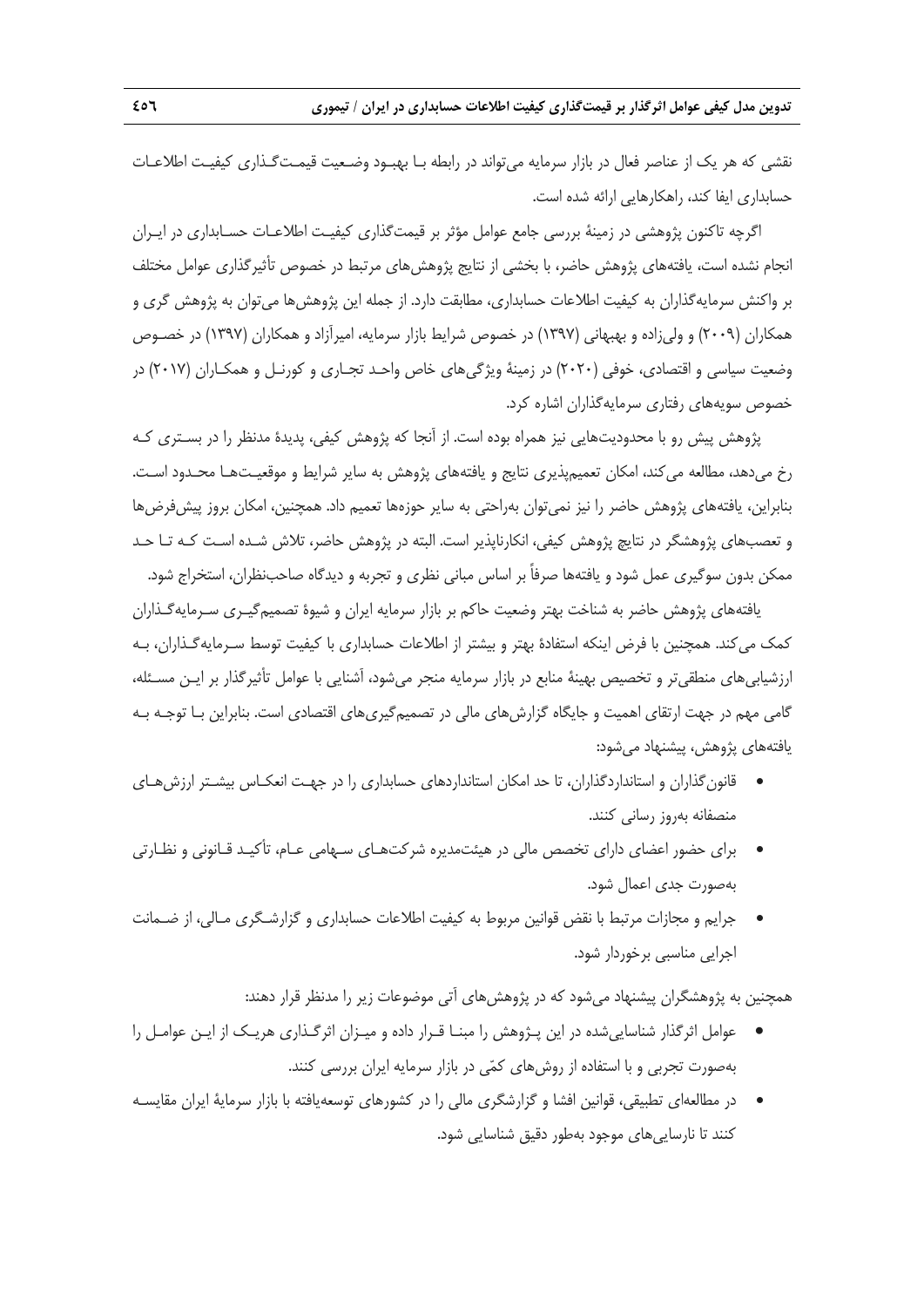### **منابع**

- ابراهيمي، ابراهيم؛ مهراني، كاوه؛ نظري، محسـن (1399). نقـش رقابـتپـذيري در قيمـتگـذاري نـاقرينگي و كيفيـت اطلاعـات حسابداري. فص*لنامه پژوهش هاي تجربي حسابداري، ۹(*۳۵)، ۱۷۹–۲۰۲.
- افلاطوني، عباس؛ بختياروند، امين امير (1395). تأثير كيفيت گزارشگري مالي و كيفيت افشا بر هزينه سـرمايه: رويكـرد متغيرهـاي ابزاري. فصلنامه حسابداري مالي، 31(1)، .50-30
- اميرآزاد، ميرحافظ؛ برادران حسنزاده، رسول؛ محمدي، احمد؛ تقيزاده، هوشنگ (1397). الگوي مفهومي عوامـل مـؤثر بـر كيفيـت گزارشگري مالي در ايران به روش نظريهپردازي زمينهبنيان. *فصلنامه پژوهش هاي حسابداري مالي، ١*٣(۴)، ٢١-۴۲.
- بهنامپور، محمود؛ ايزدينيا، ناصر؛ صفاري، بابك (1398). ارتباط بين كيفيت اطلاعات مـالي و ارزش شـركت بـا تأكيـد بـر كنتـرل نوسانپذيري عملياتي. *فصلنامه راهبرد مديريت مالي، ٢*٧١٧)، XY-۶۵.
- پورحيدري، اميد؛ باقري، ندا (1391). ارتباط بين كيفيت اطلاعات مالي و هزينه سرمايه سهام عادي. فصلنامه راهبرد مديريت مـالي،  $.07 - 70$ 
	- حريري، نجلا (1385). اصول <sup>و</sup> روش هاي پژوهش كيفي. تهران: انتشارات دانشگاه آزاد اسلامي.
- رساييان، امير؛ حسيني، وحيد (1387). رابطه كيفيت اقلام تعهدي و هزينه سرمايه در ايران. بررسيهـاي حسـابداري <sup>و</sup> حسابرسـي،  $31-54$ ,  $18-71$ .
- رشيدي باغي، محسن (1398). نقش كيفيت حسابرسي و كيفيت اطلاعات حسابداري در تغيير قيمتگذاري عدم تقـارن اطلاعـاتي. فصلنامه دانش حسابداري مالي، ۶۶(۳)، ۱۶۷–۱۸۷.
	- عبده تبريزي، حسين (١٣٨۵). اقتصاد سياسي خصوصي سازي نهادهاي مالي. *مجله روند اقتصادي*، ١٤(١)، ٦۴-٢۴.
- كرمي، غلامرضا؛ تاجيك، كامران (1394). تدوين مدل گزارشگري حسابداري تورمي در ايران. بررسيهاي حسابداري <sup>و</sup> حسابرسـي،  $177 - 1.0$  ، (1)77
	- ميرزايي، خليل (۱۳۹۵). *كيفي پژوهي: پژوهش، پژوهشگري و پژوهشنامهنويسي.* تهران: نشر فوژان.
- وليزاده لاريجاني، اعظم؛ بهبهانينيا، پريسا سادات (1397). مدلسازي عوامل حسابداري و غيرحسابداري مؤثر بر ثروت سهامداران: برآورد و اعتبارسنجي. *فصلنامه پژوهش هاي تجربي حسابداري*، ٧(۴)، ١٨١-٢١۶.

#### **References**

- Abdoh Tabrizi, H. (2006). Political Economy Privatization of Financial Institutions. *Journal of Economic Process*, 16(1), 14-21. (*in Persian*)
- Abeysekera, I. (2003). Political economy of accounting in intellectual capital reporting, *The European Journal of Management and Public Policy*, 2(1), 65-79.
- Aflatooni, A. and A. Bakhtiarvand. (2016). TheEeffect of Financial Reporting Quality and Disclosure Quality on Cost of Capital: Approach to Instrumental Variables. *Quarterly Financial Accounting*, 31(1), 30-50. (*in Persian*)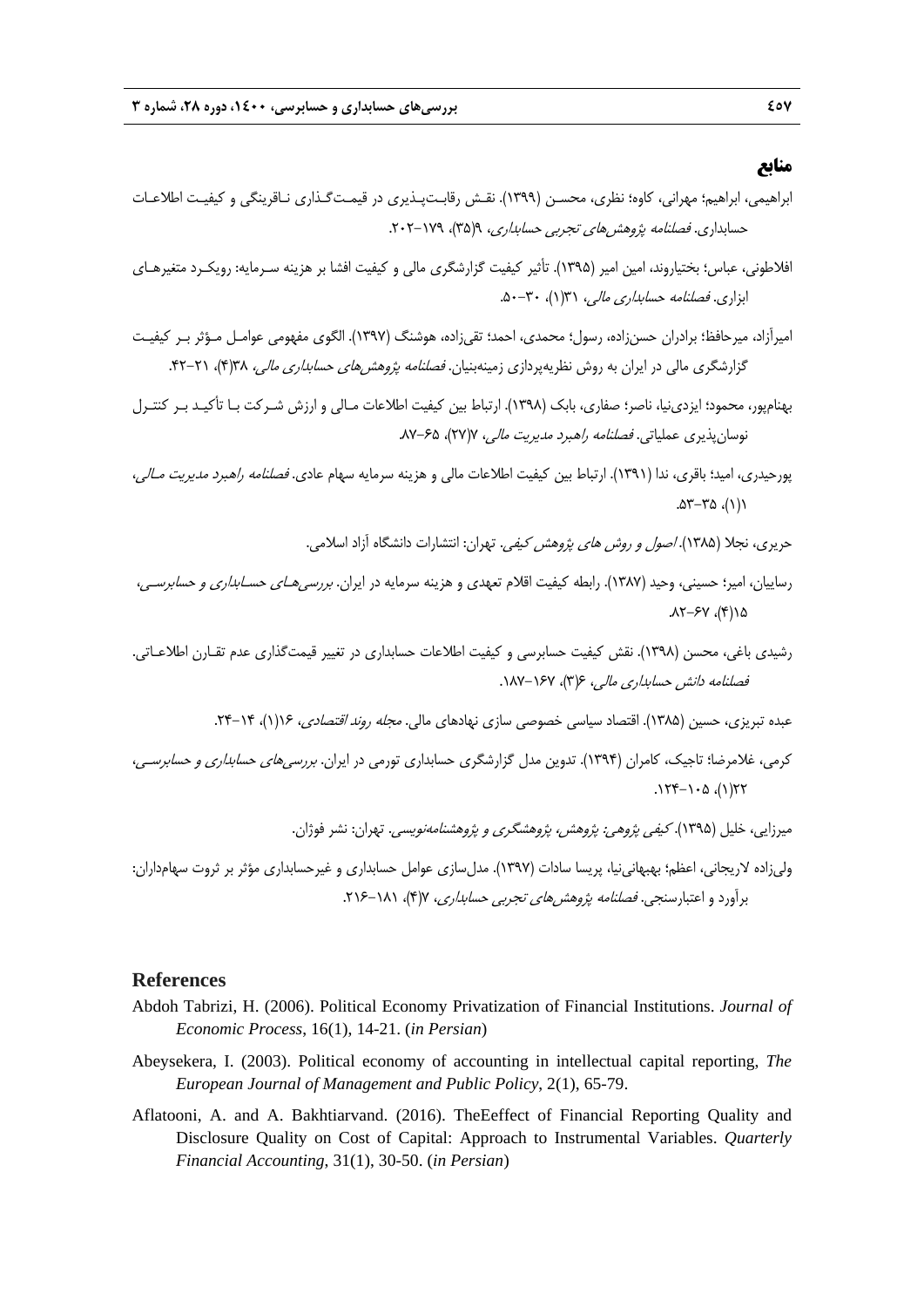- Amirazad, M., Baradaran Hasanzadeh, R., Mohammadi, A. &Taghizadeh, H. (2019). Moleling the Factors Affecting Financial Reporting Quality using Grounded Theory in Iran, *Journal of Financial Accounting Research*, 4(38), 21-42. (*in Persian*)
- Armstrong, C.S., Core, J.E., Taylor, D. J. and Verrecchia, R.E. (2011). When does information asymmetry affect the cost of capital? *Journal of Accounting Research*, 49(1),1–40.
- Barth, M.E., Li, K. and McClure, Ch. (2019). Evolution in Value Relevance of Accounting Information. Stanford University Graduate School of Business Research Paper. *Working paper* No.3512, 17-24.
- Behnampour, M., Izadinia, N., Saffari, B. (2019). The Relationship between Accounting Information Quality and Firm Value with an Emphasis on controlling operating volatility*. Journal of Financial Management Strategy*, 7(7), 65-87. (*in Persian*)
- Biddle, G. C., Hilary, G. and Verdi, R. S. (2009). How does financial reporting quality improve investment efficiency? *Journal of Accounting and Economics*, 48(2), 112-131.
- Blankspoor, E., Dehaan, E., Wertz, J. & Zhu, C. (2019). Why Do Individual Investors Disregard Accounting Information? The Roles of Information Awareness and Acquisition Costs. *Journal of Accounting Research,* 57(1), 53-84.
- Bodie, Z., Kane, A. & Marcus, J. (2009) *Investments*. Boston, Mass; London: McGraw-Hill.
- Caskey, J. A. (2009). Information in equity markets with ambiguity-averse investors. *Review of Financial Studies*, 22(1), 3595–3627.
- Cohen, D. A. (2008). Does information risk really matter? An analysis of the determinants and economic consequences of financial reporting quality. *Asia-Pacific Journal of Accounting and Economics,* 15(2), 69-90.
- Core, J. E., Guay, W. R. & Verdi, R. (2008). Is Accruals Quality a Priced Risk Factor? *Journal of Accounting and Economics*, 46(1), 2–22.
- Cornell, B., Landsman, W. R. &, Stubben, S. (2017). Accounting Information, Investor Sentiment, and Market Pricing. *Journal of Law, Finance, and Accounting*. 2(2), 325-345.
- Easley, D., and O'Hara, M. (2004). Information and the Cost of Capital. *The Journal of Finance,* 59 (4), 1553-1583.
- Easton, P. McAnally, M.L., Sommers, G. & Zhang, X.J. (2018). *Financial Statement Analysis & Valuation*, 5th Edittion. United States of America: Cambridge Business Publisher.
- Ebrahimi, E., Mehrani, K., Nazari, M. (2018). Competitiveness and Pricing of Accounting Information Asymmetry and Quality. *Journal of Empirical Research in Accounting*, 9(35), 179-202. (*in Persian*)
- Francis, J., LaFond, R., Olsson, P. and Schipper, K. (2005). The market pricing of accruals quality. *Journal of Accounting and Economics*, 9(2), 295-327.
- Ghio, A. & Verona, R. (2020). *The Evolution of Corporate Disclosure: Insights on Traditional and Modern Corporate Communication*. Cham: Springer International Publishing.